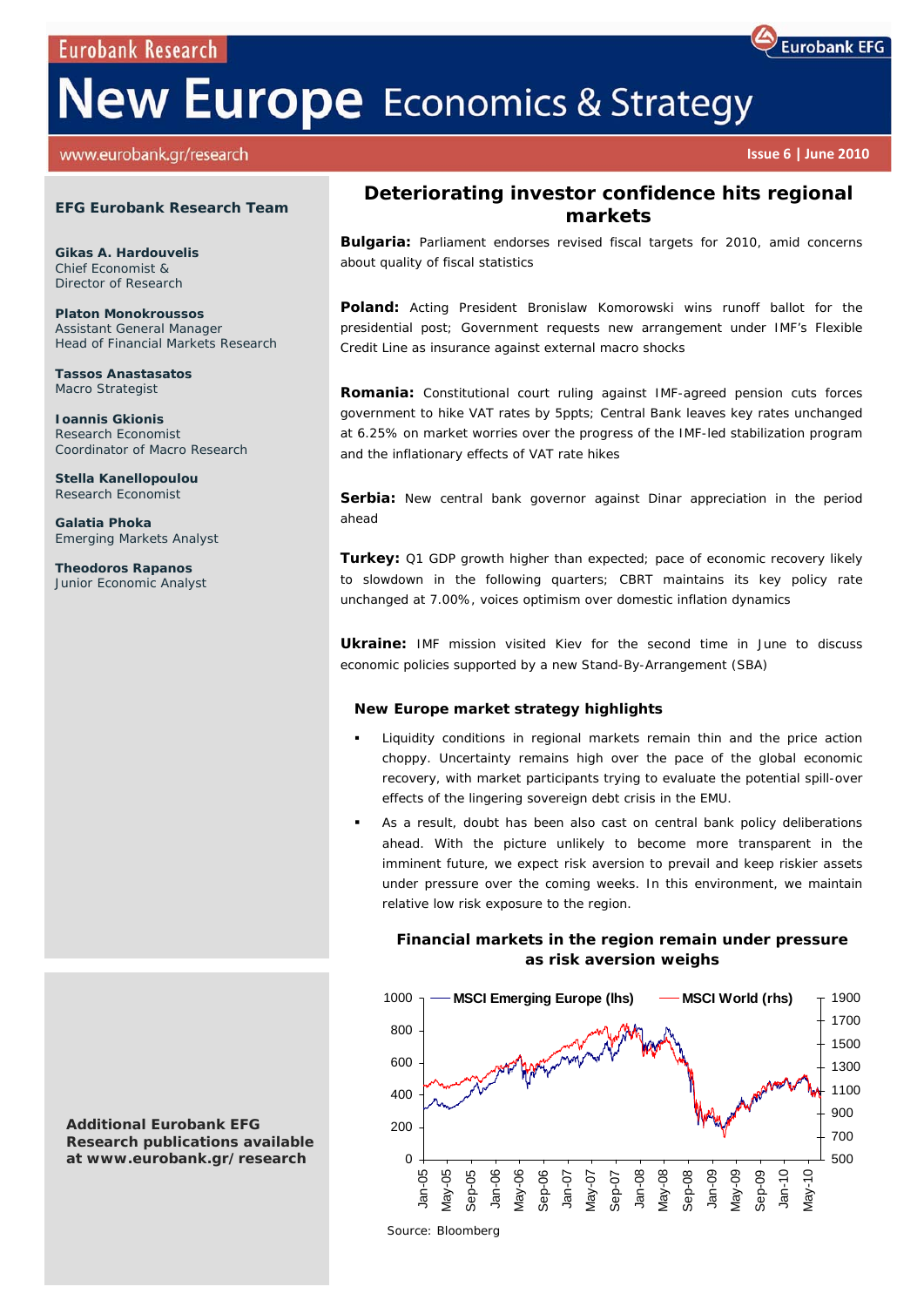## **Table of Contents**

| Introductory Comment3             |
|-----------------------------------|
| Eurobank EFG Research Forecasts 4 |
|                                   |

## **II. New Europe - Country Analysis**

| а.             | Bulgaria: Revised fiscal targets for 2010                                              |
|----------------|----------------------------------------------------------------------------------------|
| b.             | Poland: Request for a renewal of the IMF's                                             |
| $\mathbf{c}$ . | Romania: Constitutional court decision                                                 |
|                | d. Serbia: Dinar hits new historic                                                     |
| e.             | Turkey: Q1 GDP growth data reinforce the<br>view Turkey will lead economic recovery in |
|                | f. Ukraine: GDP growth up by 6.1% yoy in<br>Jan-May 2010; Inflationary pressures       |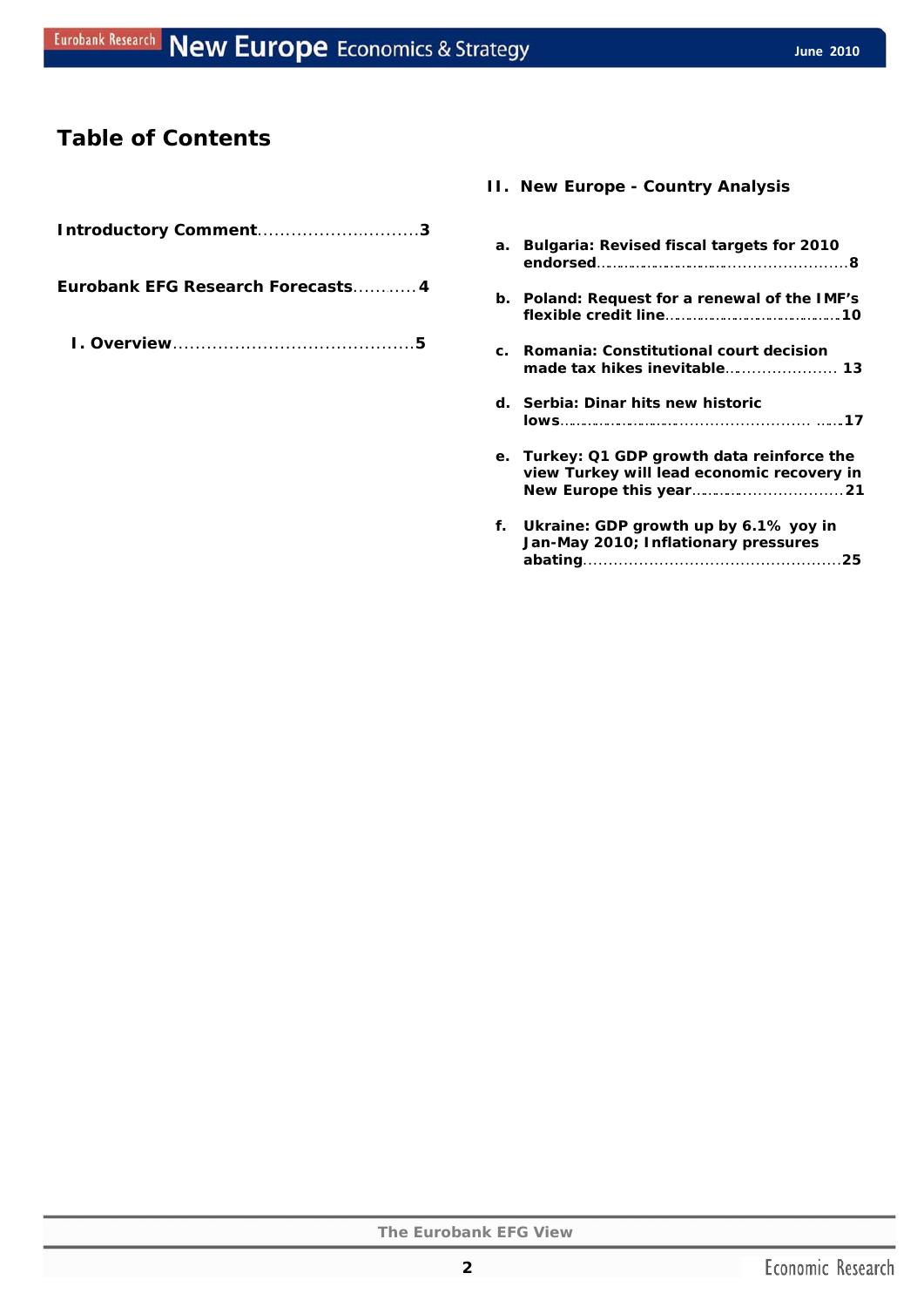## **Introductory Comment**

#### Dear reader,

Macroeconomic conditions in New Europe continue to improve in the second quarter of 2010. High frequency indicators and survey data suggest that the economic rebound remains on track. Most economies in the region are now expected to feature positive, yet below potential, GDP growth in 2010. Thanks to improving conditions in major trading-partner economies, exports are recovering fast. The rebuilding of inventories and base effects also remain supportive factors for the ongoing recovery.

The speed of recovery is not uniform across the economies of New Europe and depends largely on the intrinsic characteristics of each particular economy. Turkey and, to a lesser extent Poland, are expected to outperform the rest of the league, partly because the global financial crisis found these economies with relatively low levels of financial leverage and in a better position to deal with external shocks. Serbia and Ukraine show signs of improvement, featuring a moderate growth rebound. Bulgaria and Romania are expected to display broadly flat, or even slightly negative, GDP growth this year. Yet this would be accompanied by aggressive fiscal consolidation efforts and single digit current account deficits.

On the monetary policy front, most central banks in the region have already completed their monetaryeasing cycles. Yet, heightened market jitters from the ongoing fiscal crisis in Western Europe as well as the necessity to maintain low interest rates to support the economic recovery, suggests that a generalized shift to monetary policy tightening is still some way off.

Inflation concerns have remained off policy makers´ agendas for some time. Yet we do see increasing upside price risks in the second half of the year, driven by weaker currencies, tax hikes and bad weather conditions, which have been much harsher in some countries.

On the fiscal front, the accomplishment of the fiscal targets set in 2010 will be a major challenge, requiring additional efforts by most governments in the region. Many of them are faced with the dilemma of pursuing highly unpopular policies with a view to promote fiscal consolidation, support medium-term macroeconomic stability and secure much-needed funding from international organizations.

The ongoing fiscal crisis is broader and affects EMU as well, casting doubts over the sustainability of its economic rebound. Market sentiment deteriorated further in recent weeks on growing worries over the sustainability of the global economic recovery and lingering concerns about Euro Area´s stability. Contagion fears and the degree of exposure of European banks to Euro Area sovereign and private debt have added to market jitters.

Financial markets in New Europe came under renewed pressure in recent weeks, largely trailing global developments. The region's high growth correlation with the crisis-hit EMU economies and country-specific domestic fragilities are likely to keep market participants on edge in the short-term.

In this challenging environment, local government bond yields remain near multi-month highs, which were touched in late June. Also, most regional currencies continue to be under pressure amid heightened risk aversion. Emerging external debt markets have also went through of correction phase lately, with five-year credit default swaps spreads in New Europe currently standing not far off multi-month highs touched a month earlier.

We maintain a constructive view on the medium-term outlook of most economies in New Europe and expect regional markets to recover once global uncertainties subside.

Prof. Gikas A. Hardouvelis

*Chief Economist & Director of Research*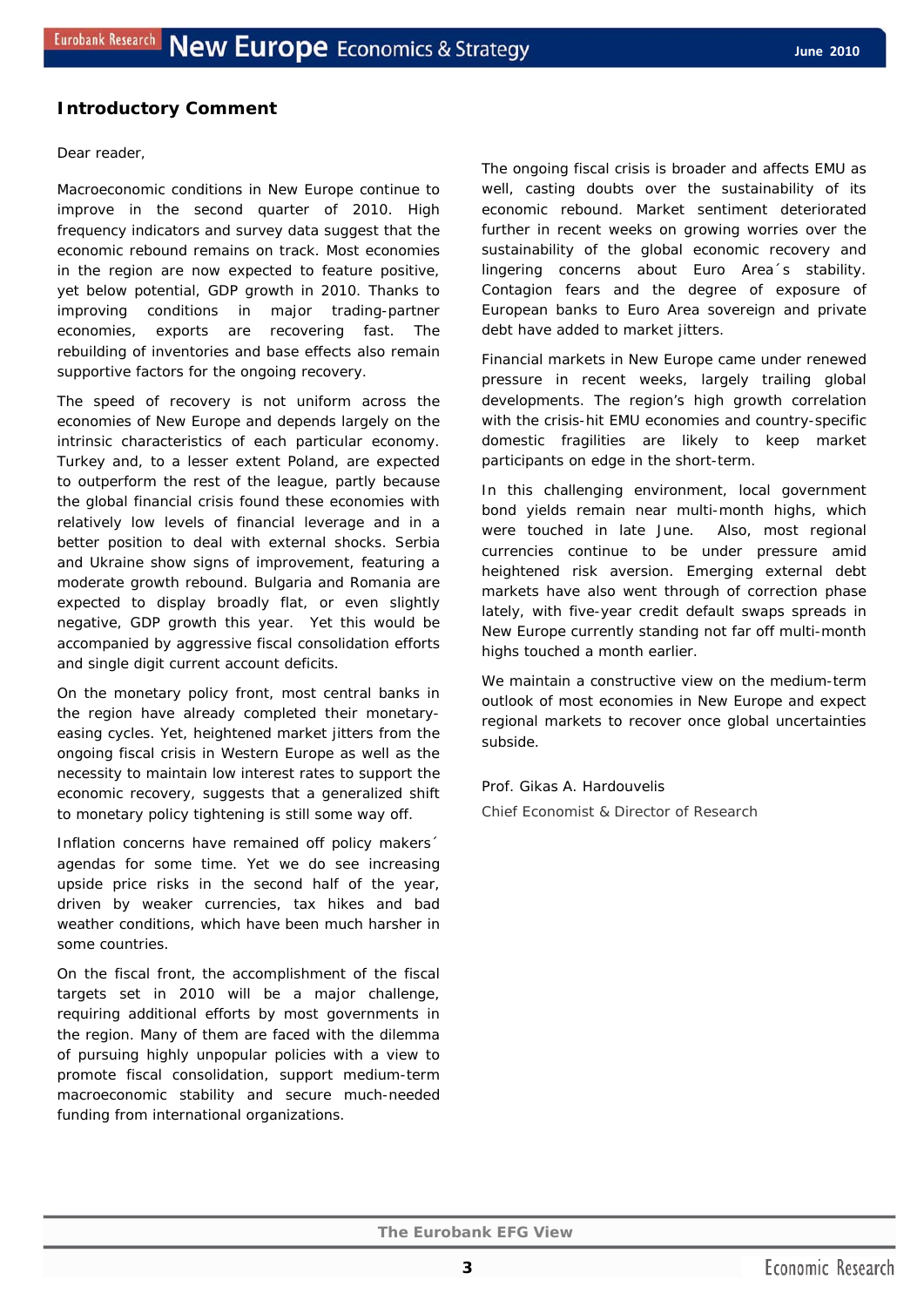|  |  |  | Summary of key macroeconomic indicators |
|--|--|--|-----------------------------------------|
|  |  |  |                                         |

|                   | <b>GDP</b> |        |       | <b>Consumer Prices</b> |       |       | <b>Current Account</b> |        |        |
|-------------------|------------|--------|-------|------------------------|-------|-------|------------------------|--------|--------|
|                   | real (yoy) |        |       | (annual average)       |       |       | (%GDP)                 |        |        |
|                   | 2009       | 2010f  | 2011f | 2009                   | 2010f | 2011f | 2009                   | 2010f  | 2011f  |
| <b>Bulgaria</b>   | $-5.0$     | $-0.3$ | 2.5   | 2.5                    | 2.2   | 2.7   | $-9.4$                 | $-6.0$ | $-7.0$ |
| Poland            | 1.8        | 2.8    | 3.1   | 3.5                    | 2.5   | 2.7   | $-2.0$                 | $-3.0$ | $-3.2$ |
| Romania           | $-7.1$     | 0.0    | 3.5   | 5.6                    | 6.5   | 4.5   | $-4.4$                 | $-5.5$ | $-6.0$ |
| Serbia            | $-3.0$     | 1.5    | 3.0   | 8.2                    | 4.5   | 4.8   | $-5.7$                 | $-8.5$ | $-9.0$ |
| <b>Turkey</b>     | $-4.7$     | 6.0    | 4.5   | 6.3                    | 8.3   | 7.2   | $-2.2$                 | $-4.5$ | $-5.3$ |
| <b>Ukraine</b>    | $-15.1$    | 3.0    | 3.2   | 16.0                   | 10.5  | 10.0  | $-1.7$                 | $-1.0$ | $-2.1$ |
| <b>New Europe</b> | $-4.3$     | 3.6    | 3.7   | 6.5                    | 5.3   | 5.7   | $-2.7$                 | $-3.9$ | $-4.5$ |
| Euro area         | $-4.1$     | 1.0    | 1.8   | 0.3                    | 1.2   | 1.5   | $-0.6$                 | 0.0    | 0.2    |
| <b>USA</b>        | $-2.4$     | 3.2    | 3.4   | $-0.4$                 | 2.4   | 2.5   | $-2.9$                 | $-3.3$ | $-3.4$ |

Realizations and forecasts

Source: National statistics, IMF, EC, Eurobank Research forecasts

## **Foreign exchange and policy interest rates**  Realizations and forecasts

|                 |               | <b>FX Rates</b> |       |       | <b>Interest Rates</b> |       |       |  |
|-----------------|---------------|-----------------|-------|-------|-----------------------|-------|-------|--|
| eop             |               | 2009            | 2010f | 2011f | 2009                  | 2010f | 2011f |  |
| <b>Bulgaria</b> | vs EUR        | 1.96            | 1.96  | 1.96  | <b>Currency Board</b> |       |       |  |
| Poland          | <b>vs EUR</b> | 4.10            | 4.10  | 3.90  | 3.50                  | 3.50  | 4.00  |  |
| Romania         | <b>vs EUR</b> | 4.23            | 4.30  | 4.15  | 8.00                  | 6.25  | 6.50  |  |
| Serbia          | vs EUR        | 96.2            | 105.0 | 110.0 | 9.50                  | 7.50  | 7.00  |  |
| <b>Turkey</b>   | vs USD        | 1.50            | 1.55  | 1.45  | $6.50*$               | 7.75  | 8.50  |  |
| <b>Ukraine</b>  | vs USD        | 8.05            | 8.10  | 8.20  | 10.25                 | 9.50  | 9.50  |  |
| Euro area       | vs USD        | 1.43            | 1.18  | 1.10  | 1.00                  | 1.00  | 1.00  |  |
| <b>USA</b>      | vs EUR        | 0.70            | 0.85  | 0.91  | 0.125                 | 0.125 | 1.00  |  |

Source: National statistics, IMF, EC, Eurobank Research forecasts

\*As of May 2010 the CBRT's key policy rate is the 1-week repo rate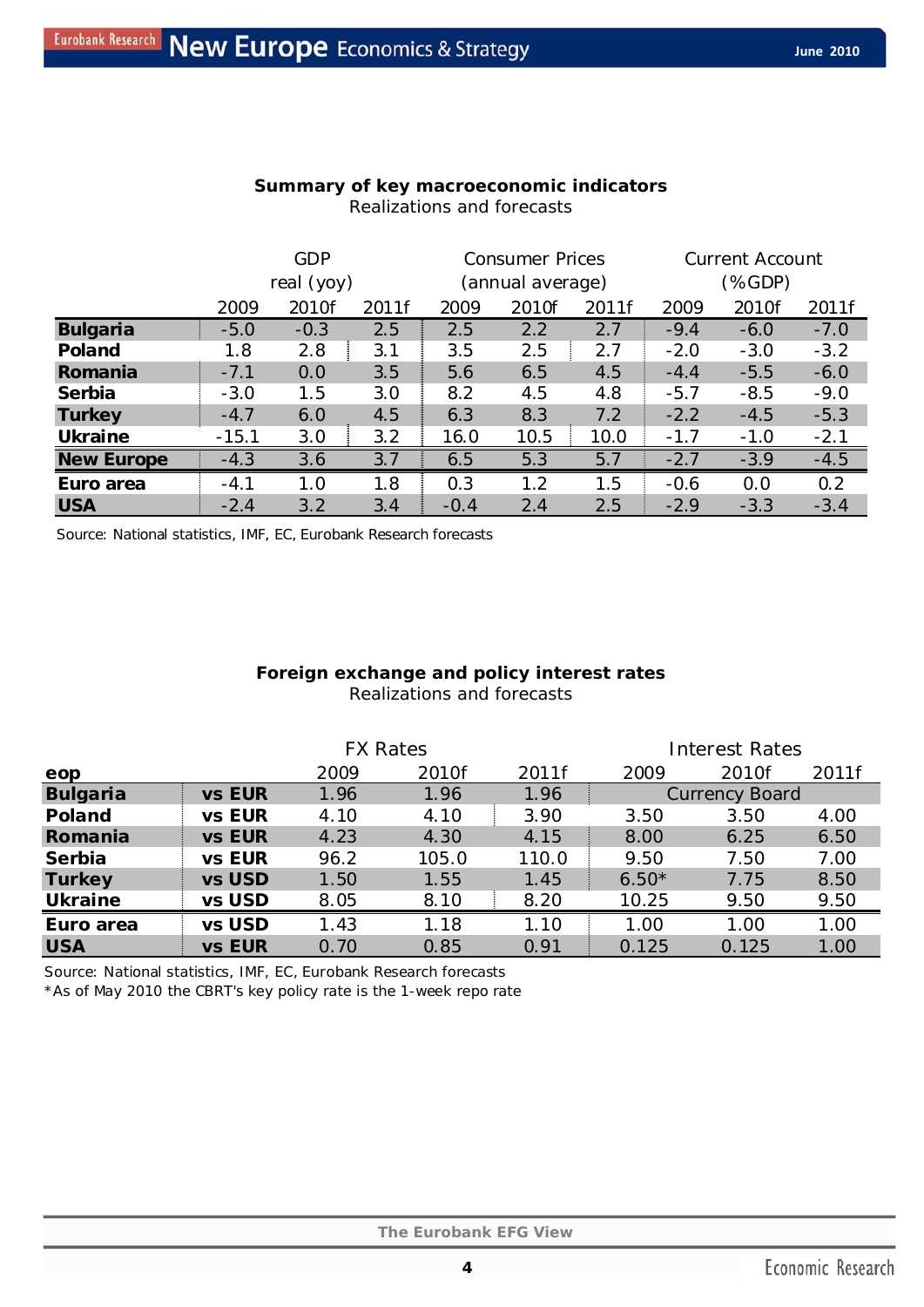## **I. Overview**

## **Economic recovery sustainability worries keep world markets on edge**

Market sentiment deteriorated further in recent weeks on heightening worries over the sustainability of the global economic recovery. The tentative revival witnessed in the US housing market since mid-last year has come to a halt over the last few months, following the expiration of the federal home buyer tax credits. US new home sales plunged to record lows in May, while sales of previously owned homes unexpectedly dropped in the same month, even though mortgage rates remained near all-time lows. To add to intensifying growth-related woes, nonfarm payrolls declined in June for the first time this year while the pace of expansion in the US manufacturing sector, as indicated by the ISM index, has slowed down in the last couple of months, following a peak earlier in 2010. Not surprisingly, at its latest policy meeting (June 22-23) the FOMC adopted a more downbeat tone about the pace of the US economic recovery with the accompanying statement reading that economic activity "is proceeding" as opposed to the April statement saying that "has continued to strengthen".

## **Lingering EMU stability concerns fuelling risk aversion**

Lingering euro area stability concerns and ensuing contagion fears have also contributed to the latest bout of risk aversion. Meanwhile, participants are increasingly worried that fiscal consolidation in EMU debt-laden economies will likely derail the pace of economic recovery, with fears over the degree of banks' exposure to euro area sovereign and private debt adding to market jitters. In its latest quarterly economic report, the Bank for International Settlements warned that banks based in the euro area accounted for \$1.58trn or 62% of all internationally active banks' exposures to fiscally-vulnerable Greece, Spain, Portugal and Spain, with German and French banks being the most exposed. Meanwhile, worries over the outlook of the European banking sector intensified as banks in EMU-periphery countries remain heavily reliant on ECB funding. Bank of Portugal figures showed that ECB borrowing by domestic banks doubled in May to a record €35.8bn from €17.7bn in the prior month, while banks in Greece, Portugal, Spain and Ireland have borrowed more than two-thirds of the increase in ECB lending to eurozone financial institutions between June 2008 and May 2009. Separately, S&P's rating agency announced recently that it raised its estimate for Spanish banking sector loan losses in 2009-2011 due to faster deprecation of real

estate assets, while Fitch downgraded PNP Paribas by one notch citing "structural issues". Against this environment, the Fed's renewed pledge last month to keep interest rates at current historically low levels for an extended period and the recent announcement by the People's Bank of China about making the yuan´s exchange rate regime more flexible failed to exert any significant support to market sentiment.

## **Global financial markets under pressure on deteriorating market sentiment**

After partly recouping steep losses suffered in late May, when concerns about the euro area's credit crisis reached unprecedented levels, global stock markets re-embarked on a downward trend on global macro worries and uncertainty over the stability of the European banking sector. The FTSE Eurofirst 300 index slid to a six-week low in early July, currently hovering just 4% higher from a 9-month low hit in late May. In the European corporate credit space, the iTraxx Crossover index, which is constituted of 50 (mostly junk-rated) European credits, stood at the time of writing just 70bps narrower from a 9-month peak of 628bps hit a month earlier. Its investment-grade counterpart, iTraxx Europe index, remained not far off a one-year peak near 140bps recorded in early June. Elsewhere, , the S&P 500 implied volatility index, VIX, hit 3-week closing highs near 35 in late June, approaching anew a 15-month peak of 45.8bps hit a month earlier. Similarly, money markets remained under stress over the last few weeks with the LIBOR rates reaching fresh multi-month highs in late June.

#### **Regional markets under renewed pressure**

Financial markets in New Europe came under renewed pressure in recent weeks on lingering sovereign credit concerns in the euro area and growing worries over the pace of the global economic recovery. The *MSCI Emerging* and *Eastern Europe* sub-indices each stood ca 12% lower year-to-June, trailing losses recorded by the *Developed World* sub-index. Ukraine's PFTSI index remains an outperformer, having registered gains in the excess of 32% year-to-early July. Turkey's main stock market index is another bright exception, standing in early July in a slightly positive territory (ca 3%) relative to its end-2009 levels. Despite these positive trends, the region's growth correlation with the crisis-hit Eurozone economy and country-specific domestic fragilities are likely to keep market participants on the edge in the months ahead. In this challenging environment, many governments in the region are currently faced with the dilemma of pursuing highly unpopular policies with a view to promote fiscal consolidation, support medium-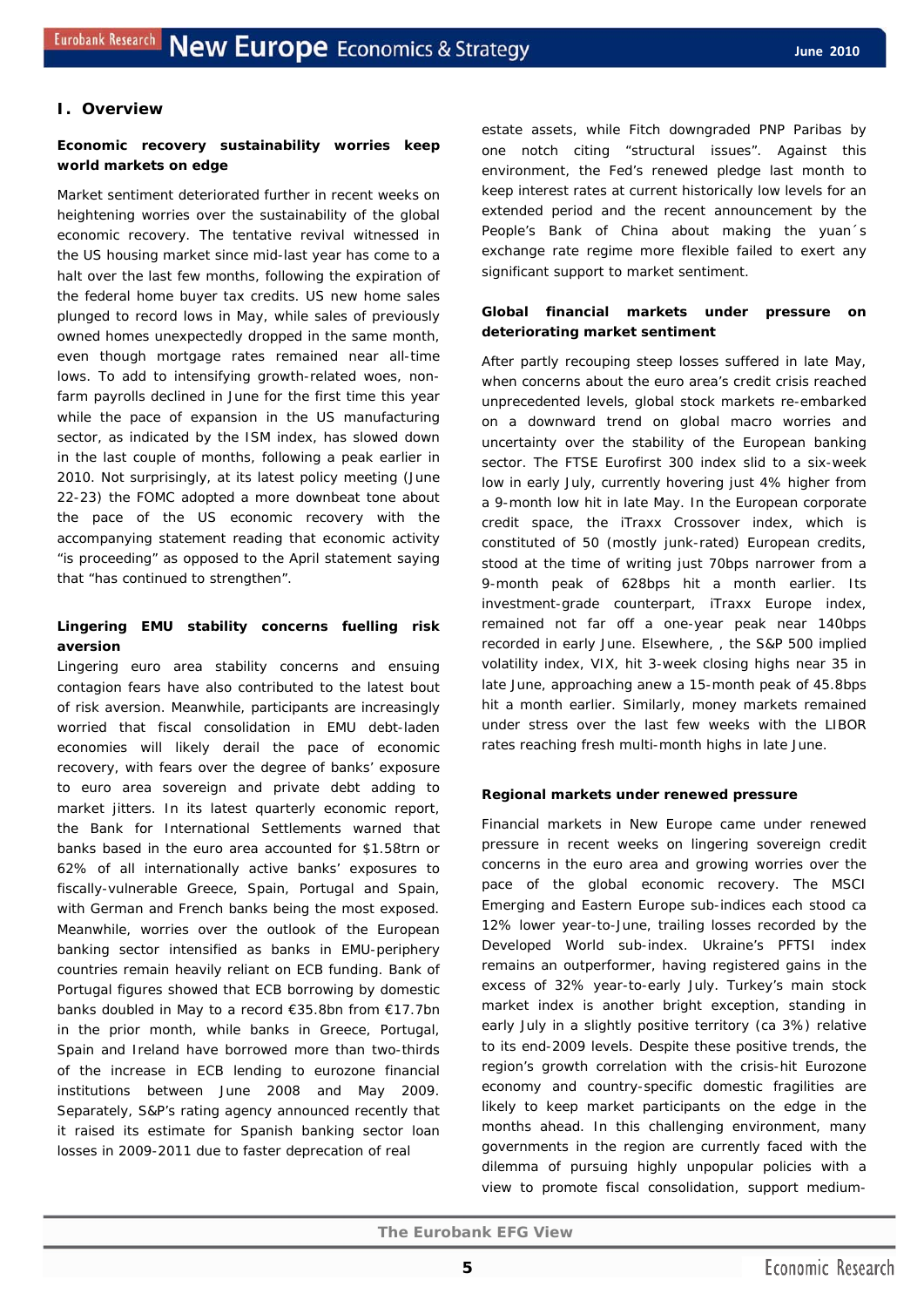term macroeconomic stability and secure much-needed funding from international organizations. In Romania, a Constitutional Court ruling against part of the government's austerity measures raised concerns about the country's fiscal position and the progress made on the IMF rescue deal. Even so, the Fund approved a scheduled tranche disbursement in early July after the government increased the VAT rate in order to compensate for lost budgetary revenues as a result of the to court ruling. Similar, worries loom over Hungary, where the newly elected government recently announced measures, aiming to contain the 2010 budget deficit at 3.8%-of-GDP levels. Elsewhere, Ukraine's government is close to sealing a new IMF loan, after the previous \$16.4bn financial aid programme was suspended late last year as a result of diverging opinions on fiscalrelated issues between the previous administration and the Fund.

## **Local rates move higher on deteriorating investor sentiment**

Government bond yields remain near multi-month highs touched in late June on heightened risk aversion. At the time of writing, Poland's 2- and 10-year benchmark yields stood just 20bps narrower from 3-month peaks around 4.96% and 6.03%, respectively touched in late June. Similarly, Hungary's 10-year benchmark rate stood at 7.60% compared to a 9-month peak near 8.10% touched early last month. On the other hand, Turkey's January 2012 benchmark bond yield hit in early July a 5 month low near 8.50% on improving domestic inflation dynamics. Taking into account that the global macro worries are likely to persist in the short-term, we expect regional rate markets to remain under pressure in the coming weeks, despite still negative output gaps and relatively subdued inflation pressures. On the monetary policy front, the recent weakening in regional currencies and VAT rate hikes in Hungary and Romania have prompted a scale back in rate easing expectations for the period ahead. On the other hand, rate hike expectations in Turkey and, to a lesser extent, Poland have retreated somewhat in recent weeks on growing worries over the global economic outlook.

#### **Regional FX markets remain close to recent multimonth lows**

 Albeit slightly firming over the last few sessions, local currencies remain close to recent multi-month lows as concerns about the sovereign debt crisis in the euro area and the pace of the global economic recovery continue weighing on sentiment towards the region. The Polish zloty hit on June 29 a near six-month trough of 4.1762/EUR, while the Turkish lira remains not far off a 1-year low of 1.6175 touched in early June. The Hungarian plunged to a 1-year low of 290.33/EUR early last month, when concerns about the country's fiscal outlook escalated, while the Serbian dinar remains close to an all-time low of 104.81/EUR recorded last month. Elsewhere, Romania's leu temporarily touched in late June a record low of 4.4023 against the single currency, after the Constitutional Court ruled against part of the government´s fiscal austerity package, fanning worries over the country's fiscal outlook. New Europe FX is likely to remain primarily driven by global developments in the near-term. And, as the global macro outlook is likely to stay blurry in the imminent future, a sustainable appreciation trend may be still some way off.

#### **External debt markets remain under pressure**

Emerging external debt markets have come under renewed pressure over the last few weeks. Returns on the EMBI+ index stood ca 5% higher year-to-July 2. Yet, spreads over US treasuries on the index stood around 340bps in early July, compared a 2-½-year low of 230bps recorded in April. In a similar vein, five-year credit default swaps spreads in New Europe remained not far off multi-month highs touched in early June. Romania and Bulgaria remain among the main underperformers in the region on concerns about their domestic state finances. In detail, Bulgarian and Romanian 5-year CDS spreads each rose by more than 120bps in June to currently stand at levels around 400bps.

## **Economic recovery in the region continues, but pace may prove slower than expected previously**

The most recent macroeconomic data confirm that the economic recovery in New Europe continues, though the region is unlikely to escape the EMU sovereign debt crisis entirely unscathed. Serbia's GDP growth rose for the first time in eight quarters in Q1 2010, though it recorded a smaller-than-expected rise of 0.6%yoy. Elsewhere, Turkey's Q1 GDP grew by 11.7% yoy in the first quarter of this year, after rising 6.0% yoy in Q4 2009. Nevertheless, risks to the economic recovery in New Europe continue to lie ahead. Main risks to the economic outlook in the region remain in the face of weaker growth in major trade-partner economies and domestic fiscal austerity measures. Social unrest and political jitters should not be ruled out either, as governments in the region introduce unpopular policies to address deteriorated fiscal dynamics.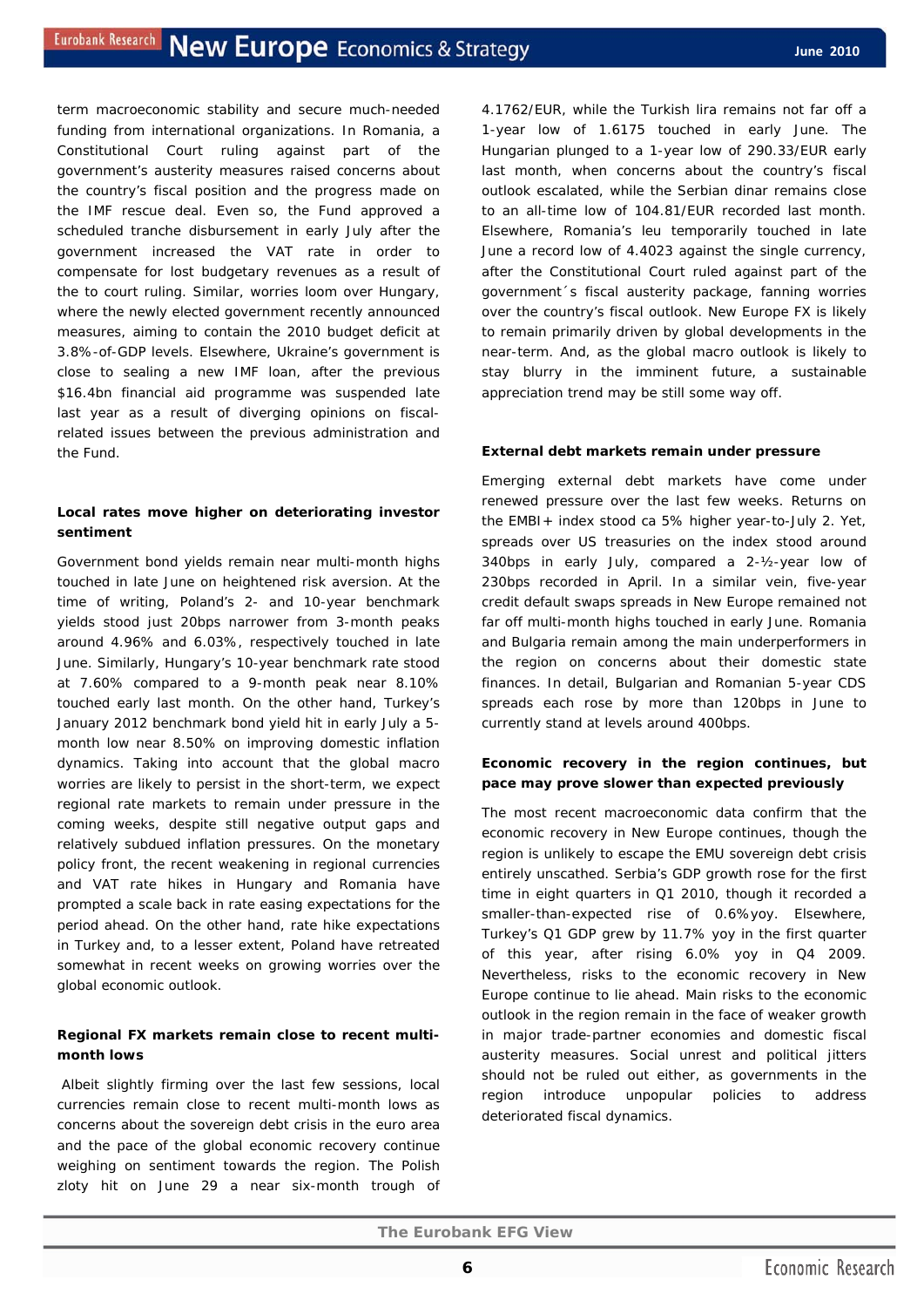#### **New Europe Markets Outlook & Strategy**

Liquidity conditions in regional markets remain thin and the price action choppy. Uncertainty remains high over the pace of the global economic recovery, with market participants trying to evaluate the potential spill-over effects of the lingering sovereign debt crisis in the EMU.

As a result, doubt has been also cast on central bank policy deliberations ahead. With the picture unlikely to become more transparent in the imminent future, we expect risk aversion to prevail and keep riskier assets under pressure over the coming weeks. In this environment it appears prudent to maintain a low risk exposure to the region.

In FX, we do not expect regional currencies to embark on a sustainable appreciation trend in the short-term. The rebound in New Europe economies is now encountering a number of important headwinds, expectations for monetary policy tightening in the region have lately been scaled back, and sentiment remains fragile. Lingering worries over the region's fiscal outlook are also weighing on market sentiment.

Along these lines, taking into account that FX presently appears to be the most liquid asset class in the EM space, short positions (mainly via call spreads) in regional currencies vs. the USD and the EUR, remain appealing in the short-term. From a more medium-term perspective, we remain constructive on the outlook of regional FX markets and we expect local currencies to re-embark on lasting an appreciation trend once present uncertainties subside.

In the **local rates market**, the near-term outlook remains blurry. Scaled back expectations over the timing of the inception of monetary tightening cycles by central banks in the region are supportive of local currency denominated bonds. However, upside potential in the local rate markets appears rather limited at present as global risk sentiment remains fragile.

With regards to **sovereign credit** in New Europe, the recent bout of risk aversion pushed regional 5-year CDS spreads wider. Although this may appear as a *buy-ondips* opportunity, there may still be limited value in external credit in the imminent future, in view of the recent deterioration in investor sentiment.

#### *Written by:*

**Platon Monokroussos Assistant General Manager Head of Financial Markets Research**  pmonokrousos@eurobank.gr

**Galatia Phoka Emerging Markets Analyst** gphoka@eurobank.gr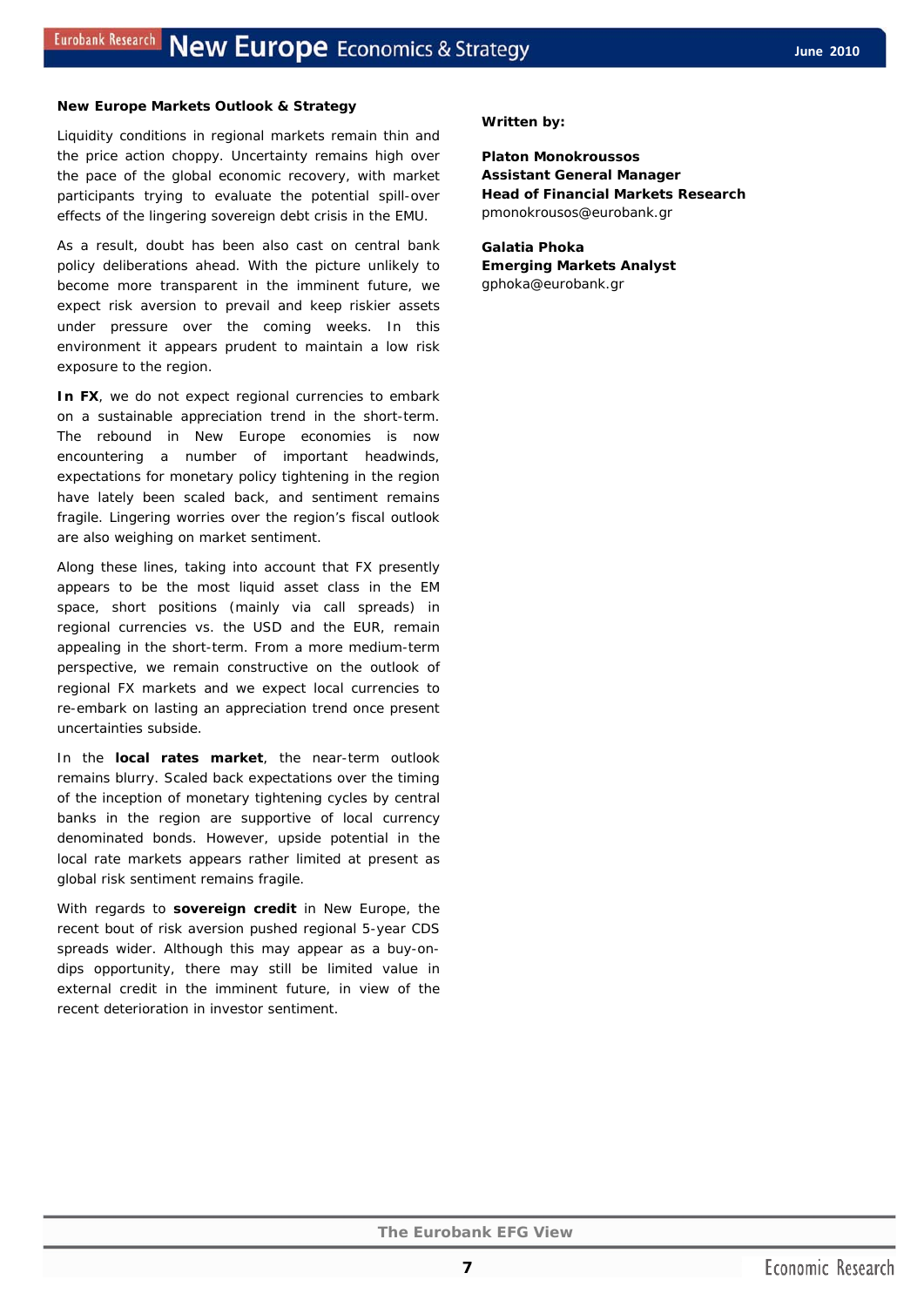#### **II. New Europe – Country Analysis**

#### **Bulgaria**

**Revised fiscal targets for 2010 endorsed** 

- **Parliament endorses revised fiscal targets for 2010, amid concerns over quality of fiscal statistics**
- **Shift to a new growth paradigm required to maintain the Bulgarian economy in a convergence path**

#### **Parliament endorses revised fiscal targets for 2010**

In view of the deteriorating fiscal situation, the Bulgarian parliament endorsed recently revised fiscal targets for this year. The latter provide for a (cash-based) deficit target of 4.8%-of-GDP compared to a 0.7%-of-GDP deficit planned initially. It also forecasts that total revenues will reach BGN 15.2 bn, an amount lower by 11% yoy *(or 2.9%-of-GDP*) relative to an original target of BGN 17.1 bn. On the expenditure side, total budget outlays this year are now seen amounting to BGN 18.9 bn or 5.7% yoy higher than the initial target of BGN 17.9 bn.

The budget execution data for the first five months of 2010 have demonstrated that the initial fiscal targets were unrealistic, particularly on the revenues side. The (cash-based) budget deficit reached BGN 1.36 bn (or 2% of projected GDP) in January-May, which compares with a surplus of 0.8%-of-GDP over the same period a year earlier. After recording a surplus of BGN 0.3bn in April - thanks to the transfer of profits from the Central Bank and the dividends of state-owned energy distribution companies --, the budget recorded a deficit of BGN 60 mn in May.

The lingering economic downturn has had a pronounced (negative) effect on budgetary revenues, which declined by 15.2% yoy in the first five months of this year. Although VAT receipts increased by 30% yoy in May, they are still lagging behind, having fulfilled only 29.2% of the corresponding full year target. On the other hand, increased spending on pensions and unemployment benefits boosted government expenditure, which rose by 16.2% yoy in Q1. However, the government put an extra effort to limit the expenditure of ministries in April-May. As a result, overall expenditure growth in January-May was contained at 2.2% yoy.

| <b>Bulgaria: Eurobank EFG Forecasts</b>        |         |                |        |        |  |  |  |
|------------------------------------------------|---------|----------------|--------|--------|--|--|--|
|                                                | 2008    | 2009           | 2010f  | 2011f  |  |  |  |
| Real GDP (yoy%)                                | 6.0     | $-5.0$         | $-0.3$ | 2.5    |  |  |  |
| Private Consumption                            | 4.8     | $-6.2$         | $-2.5$ | 2.0    |  |  |  |
| Government Consumption                         | 0.0     | $-5.7$         | $-0.1$ | 0.4    |  |  |  |
| Gross Capital Formation (Fixed)                | 20.4    | $-26.9$        | $-8.7$ | 2.5    |  |  |  |
| <b>Exports</b>                                 | 2.9     | $-9.8$         | 5.0    | 5.0    |  |  |  |
| Imports                                        | 4.9     | $-22.3$        | $-1.5$ | 4.0    |  |  |  |
| Inflation (yoy%)                               |         |                |        |        |  |  |  |
| HICP (annual average)                          | 12.0    | 2.5            | 2.2    | 2.7    |  |  |  |
| HICP (end of period)                           | 7.2     | 1.6            | 2.5    | 3.0    |  |  |  |
| Fiscal Accounts (%GDP) - EU Methodology        |         |                |        |        |  |  |  |
| General Government Balance                     | 1.8     | $-3.9$         | $-3.8$ | $-2.8$ |  |  |  |
| Gross Public Debt                              | 14.1    | 14.8           | 17.0   | 18.8   |  |  |  |
| Primary Balance                                | 3.9     | 0.0            | $-2.0$ | $-1.5$ |  |  |  |
| <b>Labor Statistics - National Definitions</b> |         |                |        |        |  |  |  |
| Unemployment Rate (% of labor force)           | 6.3     | 76             | 9.0    | 8.0    |  |  |  |
| Wage Growth (total economy)                    | 26.5    | 8.5            | 2.0    | 2.5    |  |  |  |
| <b>External Accounts</b>                       |         |                |        |        |  |  |  |
| Current Account (% GDP)                        | $-25.4$ | $-9.4$         | $-6.0$ | $-7.0$ |  |  |  |
| Net FDI (EUR bn)                               | 6.2     | 3.3            | 2.0    | 1.5    |  |  |  |
| FDI / Current Account (%)                      | 75.8    | 103.6          | 98.0   | 60.0   |  |  |  |
| FX Reserves (EUR bn)                           | 12.7    | 12.9           | 12.0   | 11.5   |  |  |  |
| Domestic Credit                                | 2007    | 2008           | Q4 09  | Q1 10  |  |  |  |
| Total Credit (%GDP)                            | 67.1    | 75.2           | 79.2   | 78.9   |  |  |  |
| Credit to Enterprises (%GDP)                   | 43.0    | 47.8           | 49.4   | 49.2   |  |  |  |
| Credit to Households (%GDP)                    | 23.0    | 26.0           | 28.2   | 28.1   |  |  |  |
| FX Credit/Total Credit (%)                     | 50.4    | 57.2           | 58.6   | 59.5   |  |  |  |
| Private Sector Credit (yoy)                    | 65.9    | 32.3           | 4.5    | 3.3    |  |  |  |
| Loans to Deposits (%)                          | 97.0    | 119.3          | 120.5  | 116.3  |  |  |  |
| <b>Financial Markets</b>                       | Current | ЗM             | 6M     | 12M    |  |  |  |
| Policy Rate                                    |         | Currency Board |        |        |  |  |  |
| <b>FUR/BGN</b>                                 | 1.96    | 1.96           | 1.96   | 1.96   |  |  |  |

Source: National Sources, Eurostat, IMF, Eurobank Research

#### **EU commission expresses concerns over quality of Bulgaria's fiscal statistics**

The quality of fiscal statistics in Bulgaria has lately come to the epicenter of investor interest. Initially, the discovery of additional annexes in public procurement contracts led to significant revisions in 2009 fiscal data. Last year's fiscal deficit *(on an accrual basis)* was revised to 3.9%-of-GDP, which is above the 3%-of-GDP threshold set by the Maastricht treaty. The sudden and sharp revision has unavoidably waken up memories of the fiscal situation in Greece and Hungary.

Later on, the government also decided to revise its budget targets for 2010. The revision led the EU Commission to express some concern over the quality of Bulgaria's fiscal accounts. In addition, EU Commission stated it was not in a position to assess the budgetary situation without more details from the Bulgarian authorities. As a result, Eurostat is sending a mission to carry out an investigation on the efficacy of the revised fiscal targets for 2010. On their part, authorities argued that the delay to notify Eurostat of the budget revisions is linked to the legislative process.

As we alluded in our previous *New Europe Economics & Strategy* issue, we anticipate that EU Commission will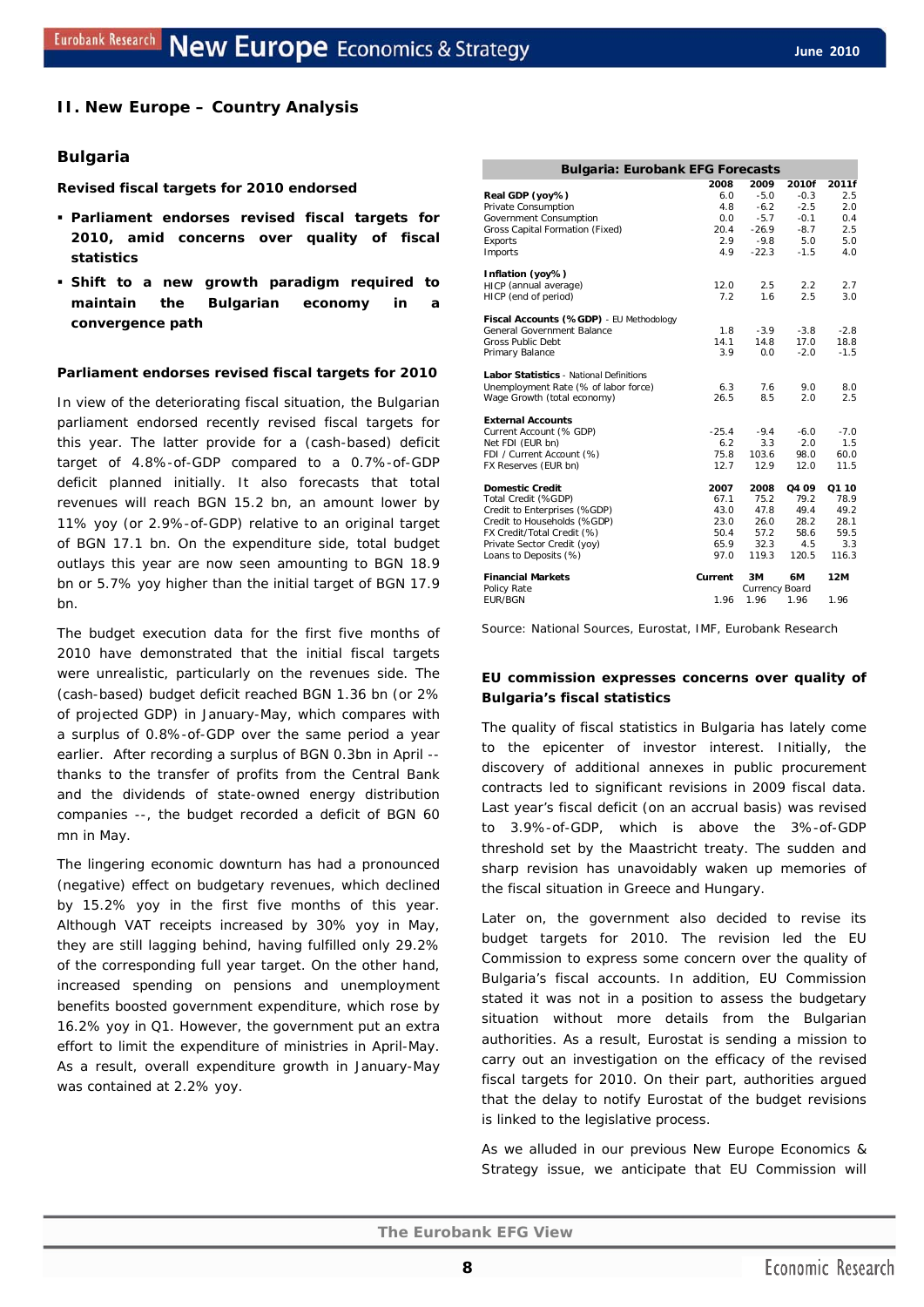increase the level of scrutiny in all economies of New Europe given the recent experience with Greek statistics. Nevertheless, we should note that Bulgaria's fiscal data for 2009 are not any more in question, as the recent revisions have been already approved by Eurostat. In any case, these revisions represent a blow to Bulgaria's past fiscal record and the credibility of data reporting. As a result, markets will not only be closely monitoring fiscal developments but also become more sensitive to negative news on that front. As a result, it is imperative for Bulgaria to achieve the revised fiscal targets for 2010 or the country risks losing investor confidence, with negative implications for the perceived stability the of currency board. Reflecting on these developments as well as contagion risks stemming from the ongoing EMU debt crisis, the Bulgarian 5Y-CDS spread widened significantly recently, hitting 384.5 bps (on June 30th) against 250 bps in late March.

On a more positive note, the fiscal situation in Bulgaria appears to still be healthier compared to those of other EU members. The revised draft of the budget foresees that the 2010 fiscal deficit in ESA 95 terms (EU methodology which calculates the deficit on an accrual basis) would reach 3.9% of GDP. According to the latest EU forecasts, the EU-27 fiscal deficit will reach 7.2% of GDP in 2010. Furthermore, Bulgaria's public debt ratio stood at 14.8% of GDP which is the third lowest in the EU in 2009 behind Estonia and Luxemburg.

## **Domestic economy in need of new growth paradigm**

The Bulgarian economy has been a major beneficiary of strong capital inflows in the region in recent years. Driven by strong convergence prospects, Bulgaria received some €27.1 bn in FDI inflows in 2004-2008. These inflows supported an economic boom, which was translated in a rise in the standards of living. Reflecting on these favorable developments, GDP per capita as percentage of EU-15 in PPS terms increased from 29.8% in 2004 to 37.3% in 2008, a cumulative increase of 8pps.

Strong capital inflows to Bulgaria in the years before the escalation of the global financial crisis in late 2008 provided a strong boost to domestic demand, primarily private consumption and investments in less productive sectors of the economy, including housing. The strong rise in domestic demand translated to higher GDP growth and employment rates, but also double digit inflation and wage growth.

Meanwhile, the lack of adequate supply of domestic resources resulted in a sharp rise of imports in the period 2004-2008, which subsequently led to unsustainable current account deficits. The rise in the share of consumption and investments above the level of GDP during that period is a clear illustration of the aforementioned trends. At the same time, the majority of these inflows were channeled to non-tradable sectors at the expense of not enhancing the export capacity of domestic economy. The most representative sector in the case of Bulgaria was that of the real estate market.

If there is something that the global financial crisis has taught us, is that the time of abundant capital inflows has passed. Capital inflows in the region are highly unlikely to reach their pre-crisis levels. As such, the global economic crisis has prompted a serious test of the growth model in Bulgaria in recent years. The Bulgarian government needs to take of advantage of this historic opportunity to maintain the Bulgarian economy in convergence orbit with EU average living standards. In turn, Bulgaria needs to tap into new sources of growth in the medium term. This can only be accomplished through two main channels.

The first one is to take advantage of EU funds. In that respect, Bulgaria has a significant comparative advantage over other emerging markets in the broader region. Bulgaria is entitled to a trust of €13bn in the designated period 2007-2013. However, Bulgaria has managed to absorb only 4.6% of the EU funds according to the latest data in June. That said, better utilization of EU structural funds could give potential growth a significant boost. For that reason, the absorption and management capacity of EU funds needs to improve significantly. The second one could come from increasing the domestic economy´s total factor productivity. A prerequisite for the last to happen is that the government focuses on structural reforms.

### *Written by:*

**Ioannis Gkionis Research Economist**  igkionis@eurobank.gr

**9**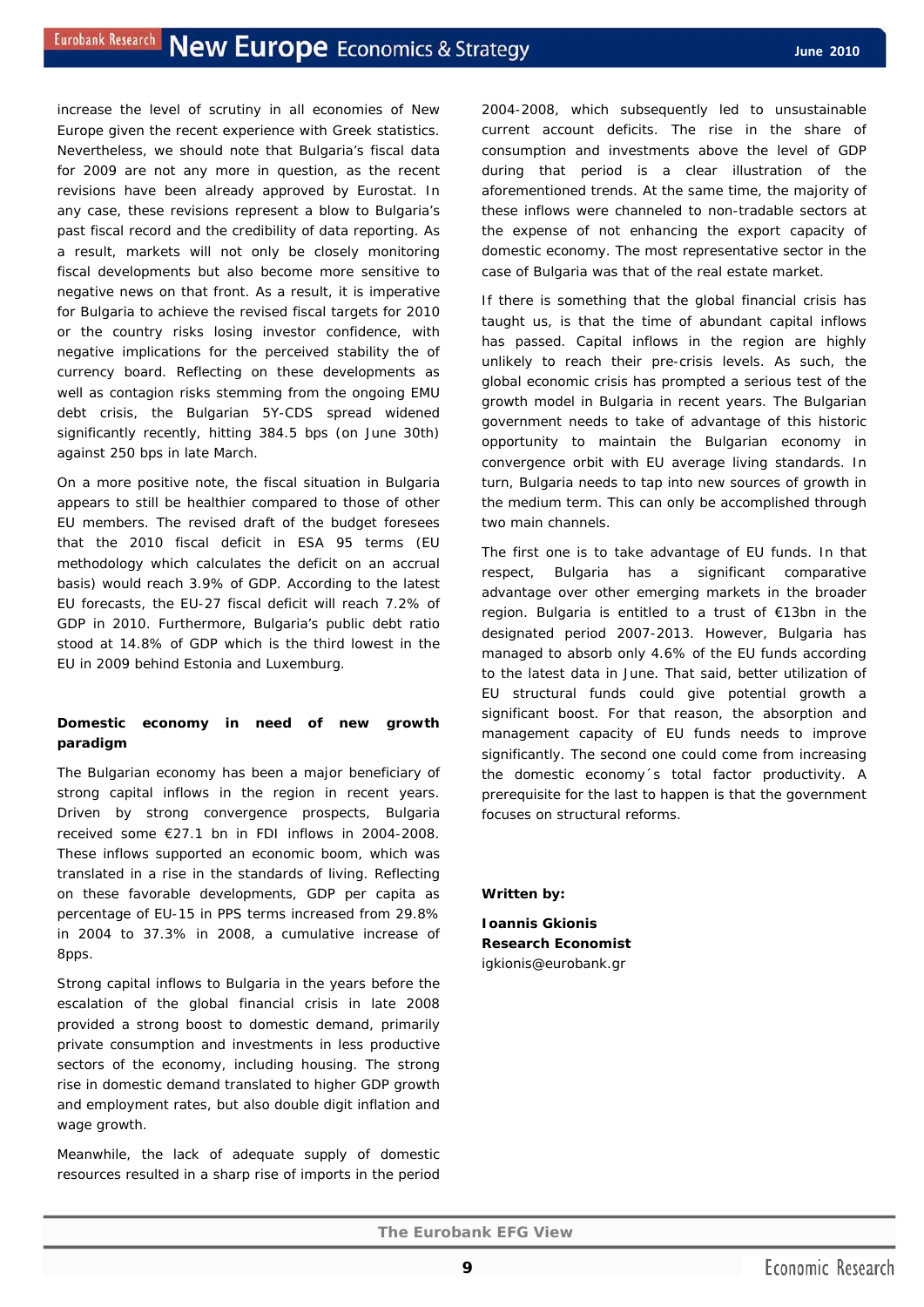## **Poland**

**Request for a renewal of the IMF's Flexible Credit Line** 

- **Marek Belka appointed new President of the National Bank of Poland**
- **Acting President Bronislaw Komorowski wins runoff ballot for the presidential post**
- **Poland requests new arrangement under the IMF's Flexible Credit Line (FCL) for an amount ofSDR 13.69bn (ca. \$20.1bn) covering a period of 12 months. The new FCL facility is expected to provide a powerful insurance against external economic shocks.**
- **Central bank seen remaining on hold on rates for the remainder of the year**

## **Acting President Bronislaw Komorowski wins presidential elections**

Final results of the runoff ballot for the presidential post on July 4 confirmed election of the acting President and speaker of parliament Bronislaw Komorowski *(53% of the vote).* Former Prime Minister, leader of the main opposition party and twin brother of the deceased President, Jaroslaw Kaczynski, followed with a share of 47% of the vote. Most recent opinion polls had signalled a neck and neck race. Note that in the first round the former led the polls with 41.5% of the vote, while the latter had come second achieving 36.5%. Komorowski's victory has been broadly perceived as positive for financial markets. He was the ruling party's candidate and is expected to cooperate efficiently with the government on the adoption of the euro and on fiscal policies aiming to eliminate the country's excessive budget deficit in the coming years. Jaroslaw Kaczynski and his deceased brother had in many occasions been at odds with the government. That said, the tight victory Komorowski achieved casts some doubt on the government's future reform progress ahead of next year's parliamentary elections. Komorowski backs a specific timetable for euro adoption, tight fiscal policies aiming at curbing country's budget deficit and he is promarket reforms. In contrast, Kaczynski is known for opposing setting a date for euro adoption and calls for increasing spending to offset the impact of the global crisis. Kaczynski's base is made up of older, rural and religious Poles.

According to the Polish constitution, the President, along with the Parliament, is responsible for foreign policy, represents Poland abroad and is the head of the army; hence he can exert considerable influence in the above

| <b>Poland: Eurobank EFG Forecasts</b>  |           |         |             |         |
|----------------------------------------|-----------|---------|-------------|---------|
|                                        | 2008      | 2009    | 2010f 2011f |         |
| Real GDP (% yoy)                       | 5.0       | 1.8     | 2.7         | 3.1     |
| Private Consumption                    | 5.8       | 2.3     | 2.7         | 3       |
| Government Consumption                 | 7.4       | 1.9     | 2.4         | 0.5     |
| Gross Capital Formation                | 6.4       | $-13.8$ | $-0.2$      | 1.8     |
| <b>Exports</b>                         | 7.3       | $-7.8$  | 6.0         | 5.5     |
| Imports                                | 8.4       | $-13.5$ | 5.8         | 6.5     |
| Inflation (% yoy)                      |           |         |             |         |
| CPI (annual average)                   | 4.2       | 3.5     | 2.5         | 2.7     |
| CPI (end of period)                    | 3.3       | 3.5     | 2.7         | 2.8     |
| Fiscal Accounts (% GDP)                |           |         |             |         |
| General Government Balance             | $-3.7$    | $-7.1$  | $-7.3$      | $-70$   |
| <b>Gross Public Debt</b>               | 47.2      | 51.0    | 55.0        | 57.0    |
| Labor Statistics (%)                   |           |         |             |         |
| Unemployment Rate (% of labor force)   | 9.8       | 11      | 12.3        | 12.4    |
| Wage Growth (private sector - average) | <b>NA</b> | 4.2     | 3.0         | 3.2     |
| <b>External Accounts</b>               |           |         |             |         |
| Current Account (% GDP)                | -5.0      | $-2.0$  | $-3.0$      | $-3.2$  |
| Net FDI (bn EUR)                       | 8.0       | 61      | 7.5         | 8.5     |
| FDI / Current Account                  | 43.7      | 122.2   | 80          | 85      |
| FX Reserves (bn EUR)                   | 40.6      | 54.8    | 62          | 64      |
| <b>Domestic Credit</b>                 | 2007      | 2008    | 2009        | $Q1-10$ |
| Total Credit (% GDP)                   | 40.4      | 50.9    | 53.1        | 52.2    |
| Credit to Enterprises (% GDP)          | 14.8      | 17.6    | 16.1        | 15.7    |
| Credit to Households (% GDP)           | 22.3      | 29.7    | 31.6        | 31.6    |
| FX Credit/Total Credit (%)             | 23.6      | 32.6    | 30.2        | 29.3    |
| Private Sector Credit (% yoy)          | 34.1      | 38.1    | 7.2         | 1.2     |
| Loans to Deposits (%)                  | 93.1      | 106     | 102.6       | 100.6   |
| <b>Financial Markets</b>               | Current   | 3M      | 6M          | 12M     |
| <b>Policy Rate</b>                     | 3.5       | 3.5     | 3.5         | 3.75    |
| <b>EUR/PLN</b>                         | 4.1       | 4.0     | 4.1         | 4.0     |

Source: NBP, Ecowin, Bloomberg, Eurobank Research

areas if he so desires. In addition, the Polish president has the power to veto any laws. His veto can be overridden by a 3/5 parliamentary majority, which is difficult for any parliament to achieve. For this reason a win for Komorowski is expected to consolidate the present government's position, ending divisions that caused frequent conflict during Lech Kaczynski's presidency.

#### **Marek Belka appointed as new NBP President**

On June 10, Poland's 450-seat parliament approved, with 253 votes, Professor Marek Belka as the new President of the National Bank of Poland (NBP). Belka, aged 58, has served as a Director of the IMF European Department and is widely respected economist. The President of the NBP serves a six-year term, meaning that Belka will be heading the central bank as Poland moves toward euro adoption. Belka's appointment represents a solid choice; he pledged to defend the stability of the zloty and cooperate with the government. His appointment is unlikely to prompt a marked shift in the MPC (Monetary Policy Council) decisions.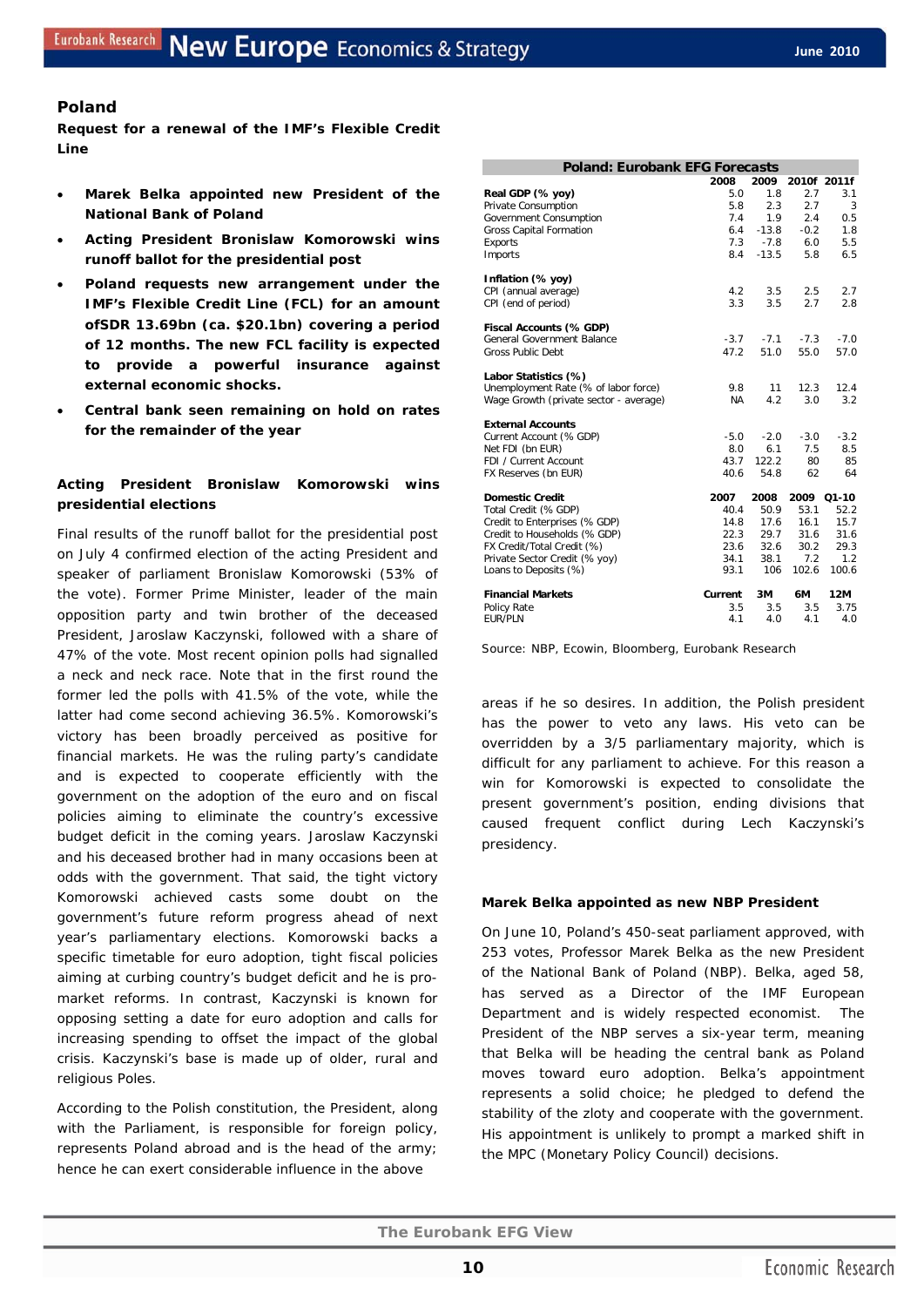#### **IMF Flexible Credit Line to be renewed**

Only a few days after Belka´s appointment at the helm of the central bank, Poland requested a new arrangement under the IMF's Flexible Credit Line  $(FCL)^1$  $(FCL)^1$ for an amount of SDR 13.69bn (ca. \$20.1bn) covering a period of 12 months. The first FCL arrangement with Poland was approved on May 6, 2009 and expired unused on May 5, 2010. A successor FCL arrangement would provide a useful insurance against external risks. The IMF has already welcomed Poland's interest in FCL renewal and intends to seek approval of the request in early July.

#### **Fiscal adjustment is being delayed until 2012**

A big challenge facing the government in 2010 is to keep the public debt ratio below the 55%-of-GDP constitutional threshold. With the government's main priority being currently to support domestic growth and alleviate the impact of recent flooding, the fiscal deficit is likely to remain around 7% of GDP in 2010. The government plans to have completed many of the EU cofinanced capital projects by the end of 2011. This should allow considerable cut backs in capital spending in 2012, with a view to lower the fiscal deficit. Parliamentary election in late 2011 (which may be brought forward *i.e., in the first semester of next year* since Poland is taking over the European Union Presidency in H2-2011) is not conducive to any significant fiscal adjustment in 2010.

#### **Domestic growth environment remains sound**

The Q1 GDP report showed that inventory building contributed ca 2.0 ppts to overall economic growth, while investment had a negative contribution of - 1.8ppts. The decline in investment spending was largely attributed to a very bad weather, which hurt Polish construction activity significantly. Hence, it is likely to prove temporary. The present cycle of inventory rebuilding is likely to ebb gradually in the following months, whereas private investment will remain constrained by low capacity utilization in the industrial sector. Yet, public investment is likely to accelerate further as many of the EU co-financed infrastructure projects will have to be completed by end-2011, on time for the hosting of the 2012 European football championship. On a more positive note, industrial production in May came in stronger than anticipated. It

 $\overline{a}$ 

grew by 14% yoy, following a 9.7% yoy rise in April and comparing with the +7.0% yoy market consensus forecast. Moreover, the manufacturing PMI recorded in June its highest headline reading in almost three years, reaching 53.3, vs. 52.2 in May and remaining well above the 50-mark which separates expansion from contraction. (Figure 1) In all, we expect total investment to record broadly stagnant growth in 2010, following a 13.8 yoy contraction in 2009.

On the consumer sector, retail sales in May have surprised on the upside, increasing by 4.3% yoy, following a 1.6% yoy decline in the prior month. Wage growth also came out better than expected; it stood at 4.8% yoy in May vs. 3.2% yoy rise in April and consensus expectations of 3.8% yoy. Overall consumption growth *(both private and public)* is expected to accelerate further this year, providing, along with higher exports, the main driver of GDP growth, We forecast GDP growth of 2.8% yoy in 2010, but see some risks of (temporary) weakening in growth dynamics in the second half of this year, as a result of the lingering debt crisis in the euro area.

#### **Figure 1**

## **Industrial production acceleration**



Source: National Statistics, Eurobank Research

#### **Inflation pressures remain muted**

Domestic prices have eased considerably since the beginning of the year, with disinflation becoming widespread in virtually all major components in the CPI basket. The decline in food inflation reflects softer world food prices as well as the lag impact of the earlier zloty appreciation. On the other hand, lower inflation in the services sector reflects weaker wage growth and subdued demand-driven pressures. What's more, core inflation, *i.e., headline CPI excluding the volatile food and energy prices,* is decelerating too. Core inflation

<span id="page-10-0"></span> $1$  The FCL is an instrument established in March 2009 and is available to countries with strong fundamentals, policies and track records of policy implementation. Access to FCL based on country having met these criteria, rather than on fulfilling expost performance criteria.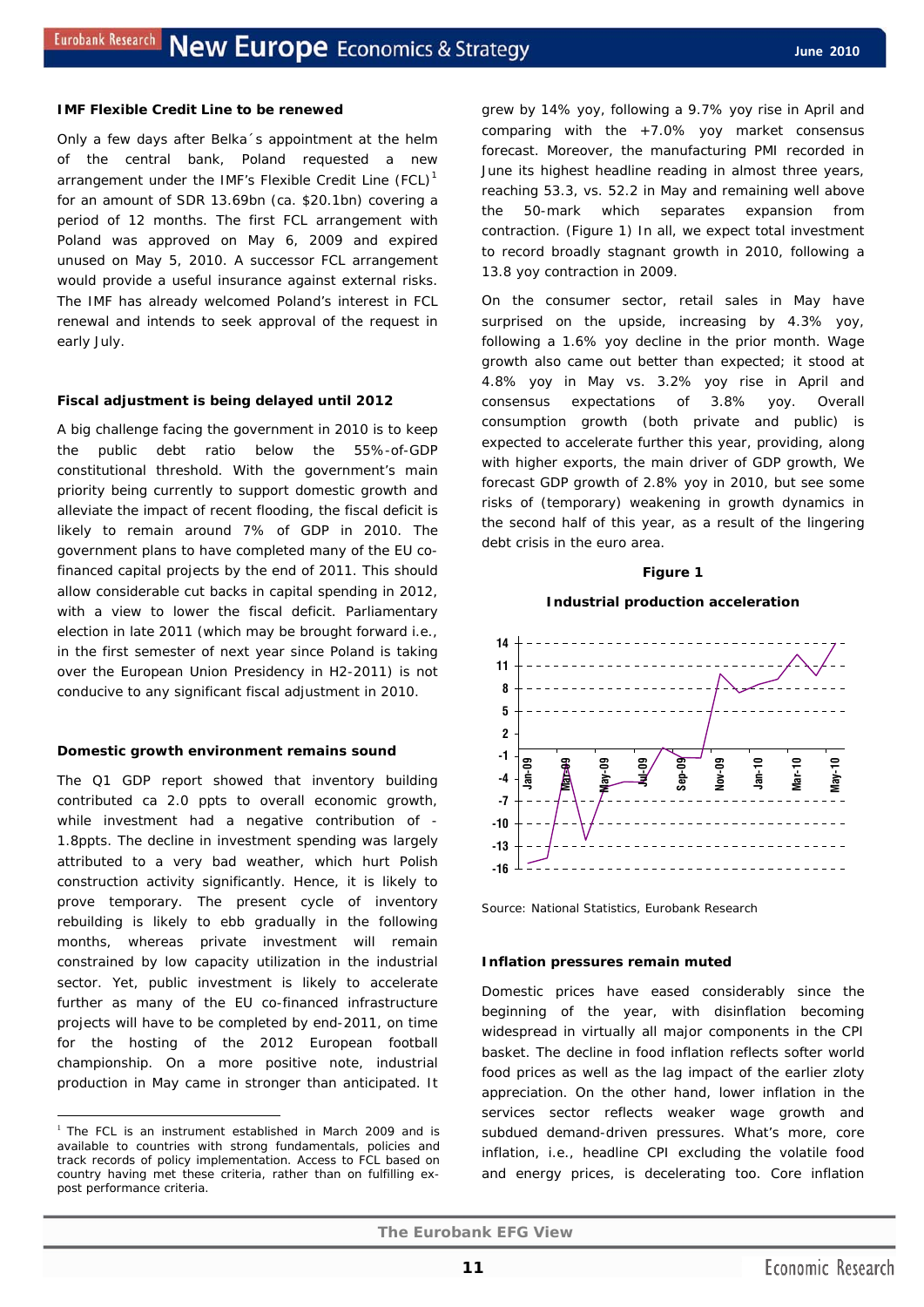stood at 1.6% yoy in May (lowest reading since January 2008) compared to 1.9% yoy in the prior month. (Figure 2)

## **Figure 2 Headline and core CPI on a deceleration trend**



Source: National Statistics, Eurobank Research

We anticipate annual inflation to average 2.5% yoy in 2010 compared to 3.5 % yoy in 2009 on the back of still weak domestic demand dynamics. However, the impact of the recent flooding coupled with the zloty´s recent weakening pose some upside risks to the inflation outlook in the period ahead.

#### **NBP likely to stay put on rates for the remainder of the year**

The National Bank of Poland (NBP) kept its policy interest rate unchanged at 3.50% in late June. This was the 12<sup>th</sup> consecutive month of a *no-policy-change* decision. Notably, the Monetary Policy Council, which held its first meeting under the new President Marek Belka, appears to have adopted a slightly more hawkish stance relative to the prior policy meeting, as a result of rising inflation risks and the recent zloty weakening. As we have already stated, we do not anticipate any interest rate hike in 2010, given the domestic benign inflation outlook and the recent scaling back of ECB rate hike expectations.

#### *Written by:*

**Dr Stella Kanellopoulou Research Economist**  skanellopoulou@eurobank.gr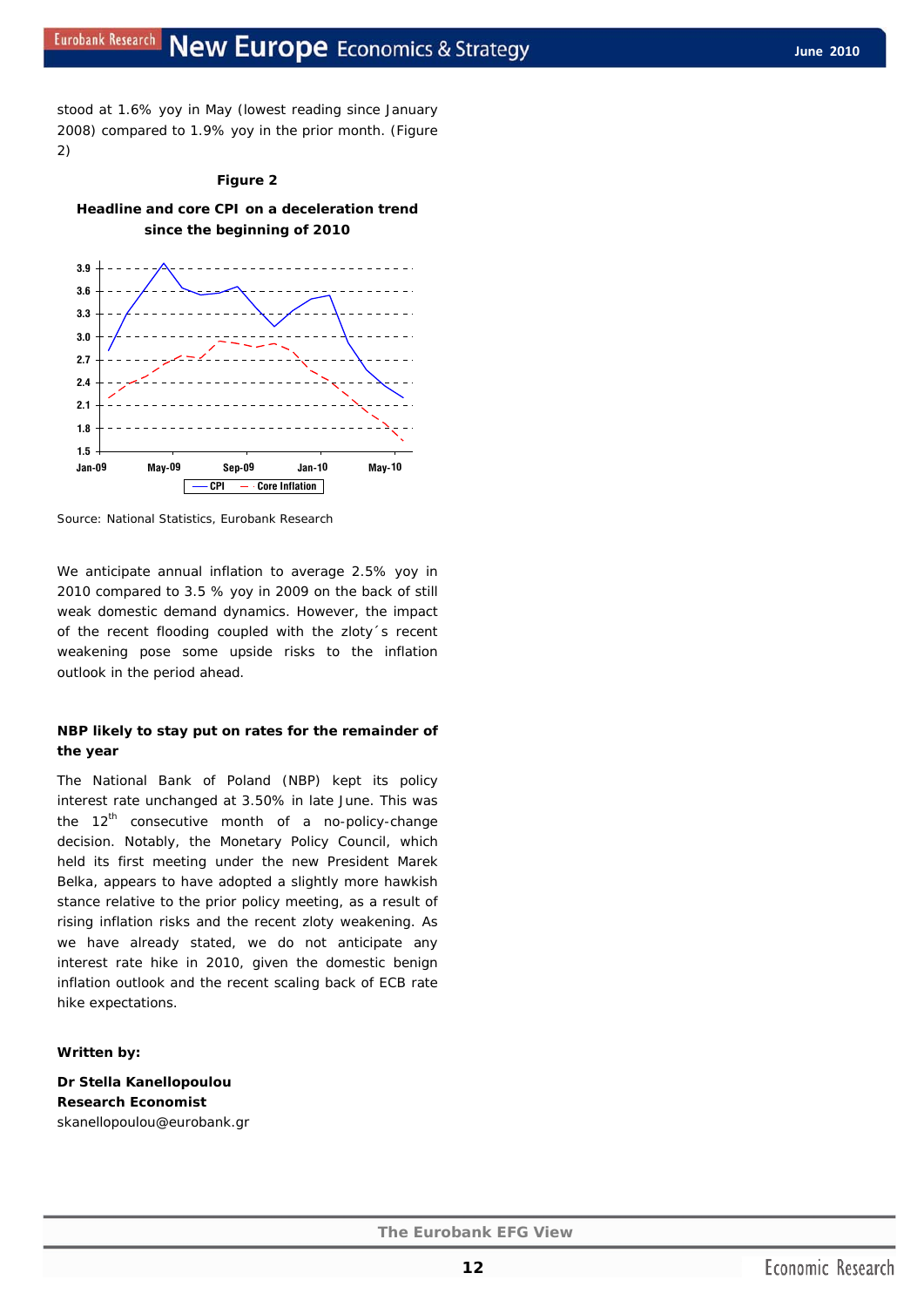## **Romania**

**Constitutional court decision made tax hikes inevitable** 

- The Constitutional court ruling that the IMF**agreed pension cuts are illegal forces the government to hike VAT rates by 5ppts to 24%**
- **Central Bank leaves key rates unchanged at 6.25% on market worries over the progress of the IMF-led stabilization program and the inflationary effects of VAT hikes**

## **No confidence vote fails to bring down government coalition**

The government coalition survived on June 15 a no confidence vote initiated by the leftist main opposition party, PSD, in an attempt to boycott the IMF-agreed austerity fiscal package Specifically, 228 parliament members voted for the motion, 197 against, while 13 abstained. These compare with a majority of 236 votes needed to bring down the government. The latter had earlier invoked an emergency situation to ask for an endorsement of the package in the parliament. The opposition argued against the implementation of pension cuts on the basis that they would trigger a "social genocide". In contrast, Prime Minister Emil Boc characterized the proposed spending cuts as a responsible decision in order for the government to be able to service its obligations.

Although the PSD was unsuccessful to pass in parliament a non-confidence vote against the government, it may again attempt to do so before the end of the year (most probably in autumn). On the other hand, the endorsement of the IMF-agreed package in parliament in mid-May and open criticism by President Trian Basescu against a number of key ministers of the ruling PDL party have sparked rumors over an imminent cabinet reshuffle. Mr. Basescu gave the current cabinet a certain deadline (by September 1) to fully implement the required structural reforms. In addition, he warned that the ministers who would not complete them by that time would be replaced. In that sense, the threat of a cabinet reshuffle may cause frictions among the coalition partners, without necessarily boosting the productivity of the weak government coalition.

## **Constitutional court's decision against pension cuts leads to VAT hikes**

The Constitutional court ruled that part of the fiscal austerity package was unconstitutional. The court rejected the 15% cut in pensions and the recalculation of

| Romania: Eurobank EFG Forecasts      |             |            |            |            |  |  |  |  |
|--------------------------------------|-------------|------------|------------|------------|--|--|--|--|
|                                      | 2008        | 2009       | 2010f      | 2011f      |  |  |  |  |
| Real GDP (yoy%)                      | 7.3         | $-7.1$     | 0.0        | 3.5        |  |  |  |  |
| Private Consumption                  | 9.5         | $-10.5$    | $-0.5$     | 4.0        |  |  |  |  |
| Govern. Consumption                  | 7.1         | 0.8        | $-2.0$     | 1.5        |  |  |  |  |
| <b>Gross Capital Formation</b>       | 16.2        | $-25.3$    | 2.5        | 6.0        |  |  |  |  |
| Exports                              | 8.7         | $-5.5$     | 8.5        | 8.0        |  |  |  |  |
| Imports                              | 7.8         | $-20.6$    | 6.5        | 8.5        |  |  |  |  |
| Inflation (yoy%)                     |             |            |            |            |  |  |  |  |
| CPI (annual average)                 | 7.9         | 5.6        | 6.5        | 4.5        |  |  |  |  |
| CPI (end of period)                  | 6.3         | 47         | 8.0        | 4.0        |  |  |  |  |
| Fiscal Accounts (%GDP)               |             |            |            |            |  |  |  |  |
| General Government Balance (ESA 95)  | $-5.4$      | $-8.3$     | $-7.8$     | $-6.4$     |  |  |  |  |
| Gross Public Debt (ESA 95)           | 13.3        | 23.7       | 30.5       | 35.8       |  |  |  |  |
|                                      |             |            |            |            |  |  |  |  |
| Labor Statistics (annual avg,%)      |             |            |            |            |  |  |  |  |
| Unemployment Rate (% of labor force) | 4.0<br>23.6 | 6.3<br>8.4 | 9.0<br>5.5 | 7.5<br>6.5 |  |  |  |  |
| Wage Growth (total economy)          |             |            |            |            |  |  |  |  |
| <b>External Accounts</b>             |             |            |            |            |  |  |  |  |
| Current Account (%GDP)               | $-11.6$     | $-4.4$     | $-5.5$     | $-6.0$     |  |  |  |  |
| Net FDI (EUR bn)                     | 9.5         | 4.8        | 4.5        | 5.0        |  |  |  |  |
| FDI / Current Account (%)            | 57.6        | 94.3       | 65.0       | 61.5       |  |  |  |  |
| FX Reserves (EUR bn)                 | 26.2        | 28.3       | 31.5       | 35.0       |  |  |  |  |
| Domestic Credit (end of period)      | 2007        | 2008       | Q4 09      | Q1 10      |  |  |  |  |
| Total Credit (%GDP)                  | 39.0        | 42.7       | 50.2       | 50.5       |  |  |  |  |
| Credit to Enterprises (%GDP)         | 18.0        | 18.8       | 19.6       | 19.7       |  |  |  |  |
| Credit to Households (%GDP)          | 17.7        | 19.7       | 20.4       | 19.9       |  |  |  |  |
| FX Credit/Total Credit (%, private)  | 51.0        | 53.1       | 60.1       | 60.4       |  |  |  |  |
| Private Sector Credit (yoy)          | 60.4        | 33.7       | 0.9        | $-1.6$     |  |  |  |  |
| Loans to Deposits (%)                | 108.9       | 131.9      | 130.6      | 126.5      |  |  |  |  |
| <b>Financial Markets</b>             | Current     | 3M         | 6M         | 12M        |  |  |  |  |
| Policy Rate                          | 6.25        | 6.25       | 6.25       | 6.50       |  |  |  |  |
| <b>EUR/RON</b>                       | 4.26        | 4.30       | 4.30       | 4.15       |  |  |  |  |

Source: National Sources, Eurostat, IMF, Eurobank Research

magistrates' pensions. These created an estimated gap of 0.7% of GDP in the 2010 budget. As a result, the government had little choice but to proceed with alternative revenue-enhancing measures. Effectively from July 1, the Ministry of Finance decided to hike the VAT tax rate from 19% to 24%.

We expect the VAT rate hike to have a number of implications for the domestic economy. At first sight, it appears that the hike counterbalances the budgetary impact of the cancellation of the 15% pension cut. The latter was estimated to reduce the budget deficit by 0.7ppts of GDP. Note that for each percentage point increase in the VAT rate, the gain to the budget in term of additional revenue is estimated at 0.16ppts. However, this estimate is based on the unrealistic assumption that consumption will remain constant relative to 2009, even though a 25% cut in public wages has already been endorsed.

All the above support our view that the risk of the VAT rate hike falling short of generating the expected revenue is not minimal. In our previous *New Europe Economics & Strategy* issue we argued that raising taxes is order to fill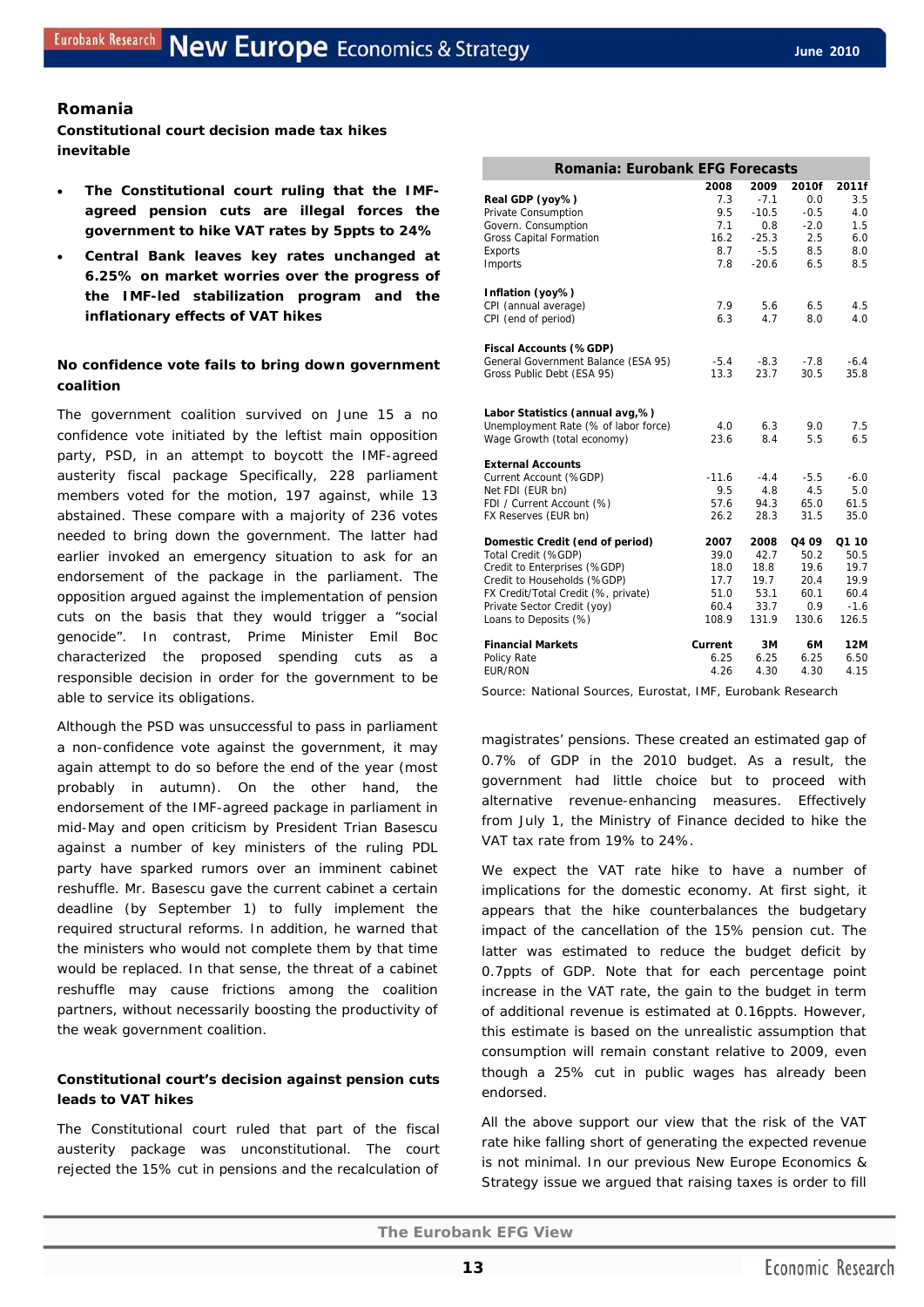any budgetary gaps does not necessary constitute an optimal decision<sup>[2](#page-13-0)</sup>. In our view, increasing taxes further risks generating higher tax evasion, lower economic activity and, by implication, lower budget revenues. Note that VAT revenue dropped from 8.3% of GDP in Q1 2008 to 6.7% at the end of 2009. The drop is mirrored also in the share of VAT revenues as a percent of total consumption (down from 9.8% in Q3 to 8.2% in the last quarter of 2009), which likely reflects increased tax evasion. Even the Ministry of Finance itself admitted that it is likely to collect only 70% in additional revenues relative to that implied by the nominal increase in the VAT rate.

In addition, the adoption of higher tax rates will increase inflationary pressures. The price for products with low elasticity (like fuel and tobacco) has already gone up by 4-5% in the first days after the introduction of the hike. Other important consumption goods such as food and beverages, which still carry a heavy weight in the consumer basket, are expected to register even higher increases. An illustration of this is that local media are reporting that retail sales have increased by 20-30% during the time window just before the VAT hikes are implemented. Moreover, the recent floods will exacerbate the inflationary impact of the VAT hike. At the worst case scenario, higher VAT rates may spur a generalized wave of price increases that will feed through in inflation via both first- and second-round effects. All in all, the VAT hike will likely jeopardize the inflation target of NBR (currently set at 3.5% at the end of 2010).

What is more worrying from that point of view is that more revenue raising measures may be in the pipeline. The Ministry of Finance has stated that the whole taxation system has to be reconsidered in 2011. The government is currently sketching a list of scenarios to be publicly debated by political parties and social partners. Those options include hiking the flat tax rate from 16% to 20% or switching to a progressive taxation system.

The fiscal performance so far leaves limited room for optimism that the H1:2010 fiscal target will be attained. The fiscal deficit climbed to RON 16.7bn in the first five months of 2010, which compares with a RON 18.2 bn deficit target for the first half of this year. Total revenue was down by -1.6% yoy in January-May against a +7.9% yoy full-year target in the initial budget. On the other hand, total expenditures rose by 5.2% yoy in the first five months of the year on higher social security outlays as a result of higher unemployment.

 $\overline{a}$ 

The fiscal deficit reached 3.1% of GDP in January-May against 2.2% of GDP over the first four months of the year. The fiscal austerity package came in response to the IMF request for reducing the fiscal deficit to a revised target of 6.8% of GDP in 2010 from % last year. The Fund assessed that in the absence of corrective measures the 2010 fiscal deficit would spiral to 9.1% of GDP.

## **Central Bank maintains rates unchanged at 6.25% on renewed RON depreciation pressures and the VAT hike**

The Constitutional Court decision came out only 4 days before the board of directors of IMF decides upon the release of the fifth tranche under the present Stand-by Agreement (SBA). The IMF had stressed that unless the implementation of the spending cuts is fully ensured and all legal obstacles removed, the release of funds will be discontinued. The Constitutional Court decision put temporarily the release of both the IMF tranche (€850 mn) and the third EU tranche (€1.1 bn) at stake. However, after the implementation of the VAT hikes, the IMF board the disbursement is higher. The next IMF Board meeting for the assessment of the program has been rescheduled for July 2.

The VAT hike appears to have also influenced the NBR´s policy deliberations. After cutting interest rates by 175bps since the beginning of the 2010, the Central Bank left rates unchanged at  $6.25\%$  on June  $30<sup>th</sup>$ . The hawkish rhetoric in the accompanying statement may have probably signaled the end of the Bank's easing cycle. In our previous *New Europe Economics & Strategy* issue (May 2010), we made a call for some 50bps of additional cuts before year-end, mainly on the back of the weak domestic growth and inflation trajectory. However, it is evident that the recent VAT increase has change the inflation landscape dramatically and thus, the policy priorities of the NBR.

Last but not least the recent political instability has taken its toll on domestic financial markets. It has contributed to a 150bps spike in the 5-year Romania CDS spread since the beginning of May (the said spread currently stands at ca 395 bps). Furthermore, the local currency has come under significant depreciation pressure. Uncertainty over the government coalition's ability to implement a credible fiscal consolidation program has led the RON to new record lows near 4.4010 against the euro (currently at 4.34/€) and pushed government bond yields higher (around 7.5% currently in the secondary market). In the absence of further political instability domestically or significant difficulties in the implementation of the fiscal consolidation package, we expect the RON to

<span id="page-13-0"></span> $2$  Dan Bucsa, Focus-Romania: A note on fiscal policy, New Europe Economics & Strategy May 2010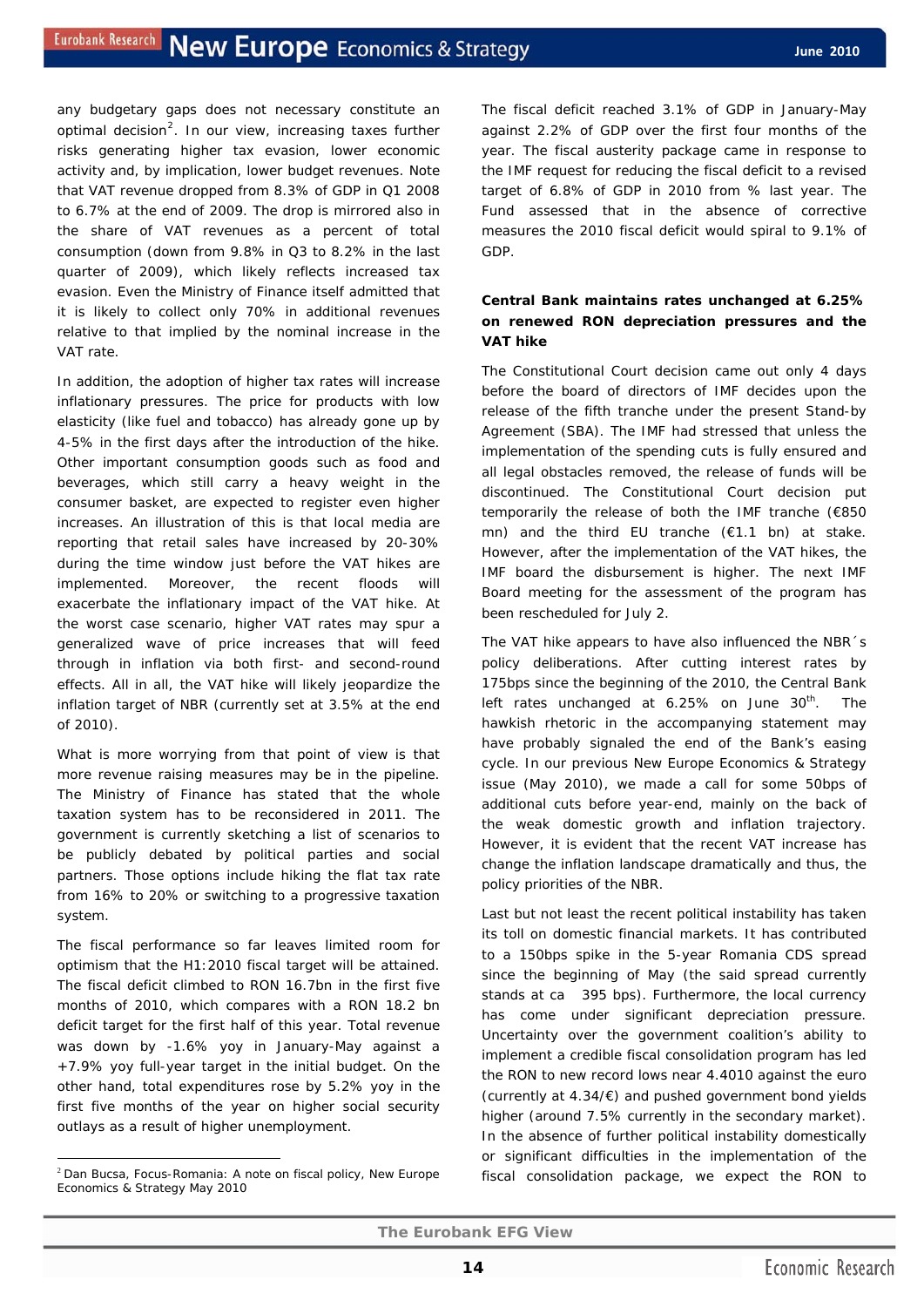gradually recoup some of its lost ground against the common currency, given also the NBR´s stated resolve to fight avoid excessive FX volatility (Figure 1).



Source: Bloomberg, EcoWin, Eurobank Research

#### *Written by:*

**Ioannis Gkionis Research Economist**  igkionis@eurobank.gr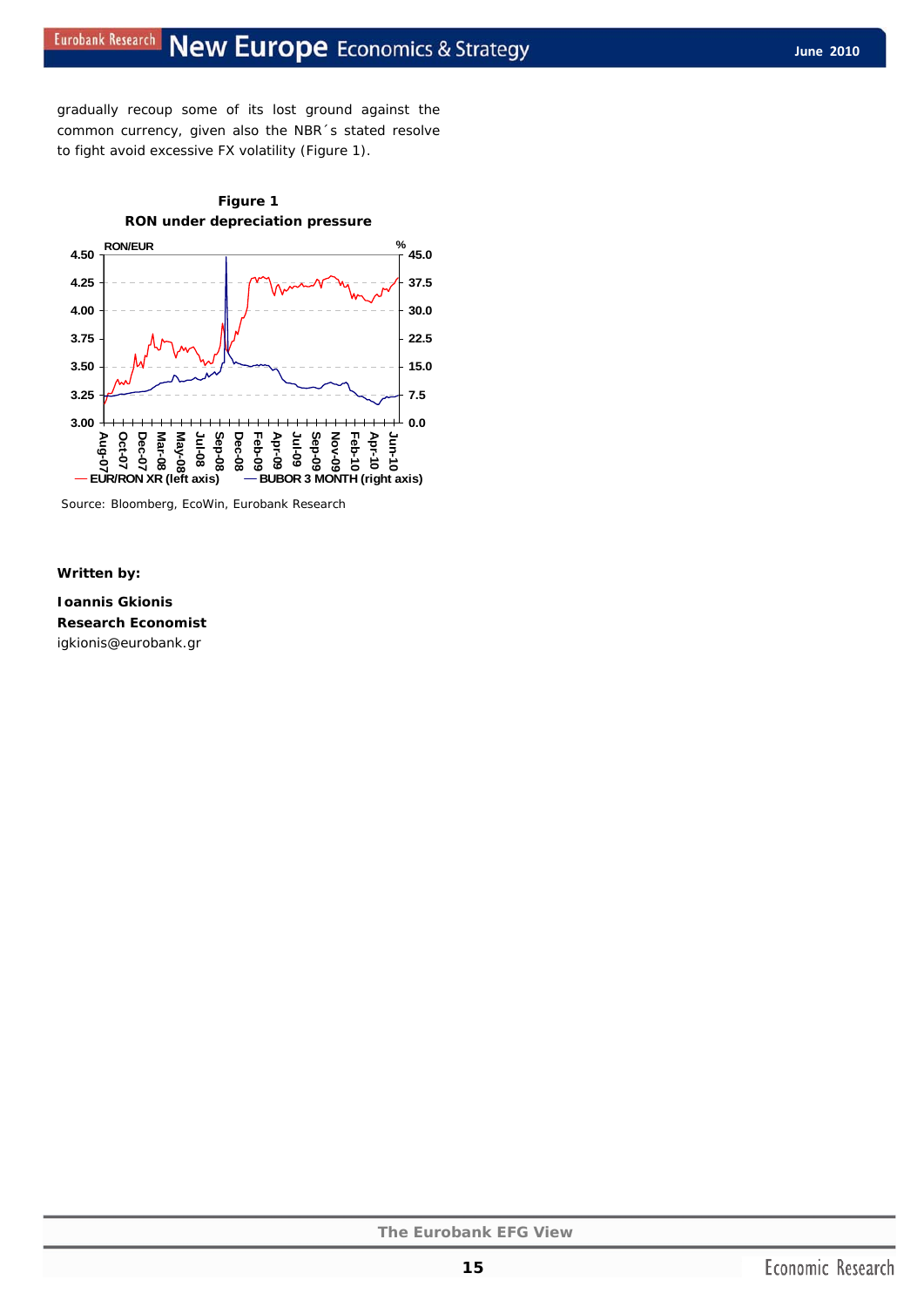## **Romania: Recent domestic credit developments and outlook**

Conditions in the Romanian credit market remain tight. Although credit to domestic economy grew in May by 9.7% yoy in real terms, the largest part of the increase (8.6pps) can be attributed to government borrowing. Credit to general government has almost doubled within a year and now constitutes around 21% of total outstanding credit. Private sector credit grew by only 1.3% yoy in April, the highest annual rate of change in ten months. Yet, we believe that this is only incidental, and should not be interpreted as a sign of sustainable recovery in domestic private-sector credit in the medium term.

It seems that the ongoing stagnation in the domestic credit market is mainly a demand-driven rather than a supply-side phenomenon. As foreign banks operating in the domestic market started to get back on their feet, they sought to begin giving out loans again, aiming to return gradually to their past levels of profitability. Gradually, they lowered significantly the rates on new loans, as a part of their expansionary strategy, but also induced by central bank's successive policy rate cuts. At the same time, they hardly cut rates on the existing loans, not only in order to make up for the lower rates on new loans, but mainly to cover losses due to the rising levels of non-performing loans (NPLs). Threemonth ROBOR, for example, fell to 4.74% in late April, posting a historical low.

Nevertheless, we do not expect to see a rebound in credit activity in the near future. First, the worst financial crisis of the post-communist era has hit hard firms and households, and it seems that Romania has not got completely out of it yet. This is reflected in the high levels of NPLs, which hit a new record high in April (17.5%). Our view is that they are about to peak, although the increasing trend could resume for some months yet. In any case increases will be smaller, and at a significantly lower pace. Note that a recovery in lending is expected to follow the recovery in real economy, rather than lead it.

Second, the fiscal crisis in the euro area has boosted risk aversion and it increased uncertainty in financial markets throughout Europe. Interbank interest rates have started picking up again, with three-month ROBOR bouncing to as high as 6.85% in late June.

Third, the government introduced recently an ordinance facilitating early loan repayments, in order to provide relief to indebted households. In practice, this will enable debtors to swap the interest rate of their existing loans with the rates currently applying on new loans, at a very low cost. Banks are expected to react by increasing rates on new loans, in order to make up for the lower rates as well as the administrative and reallocation costs of the ordinance.

The increased aversion towards risk among firms and households is also reflected in the persistently high deposit growth rates. In April, private domestic deposits grew by 8.0% yoy on an FX-adjusted basis, led by a 10.4% increase household deposits. This could be yet another sign that Romanians do not believe that hard times are over.





Source: National Bank of Romania, Eurobank Research

#### *Written by:*

**Theodoros Rapanos Junior Economic Analyst**  v-trapanos@eurobank.gr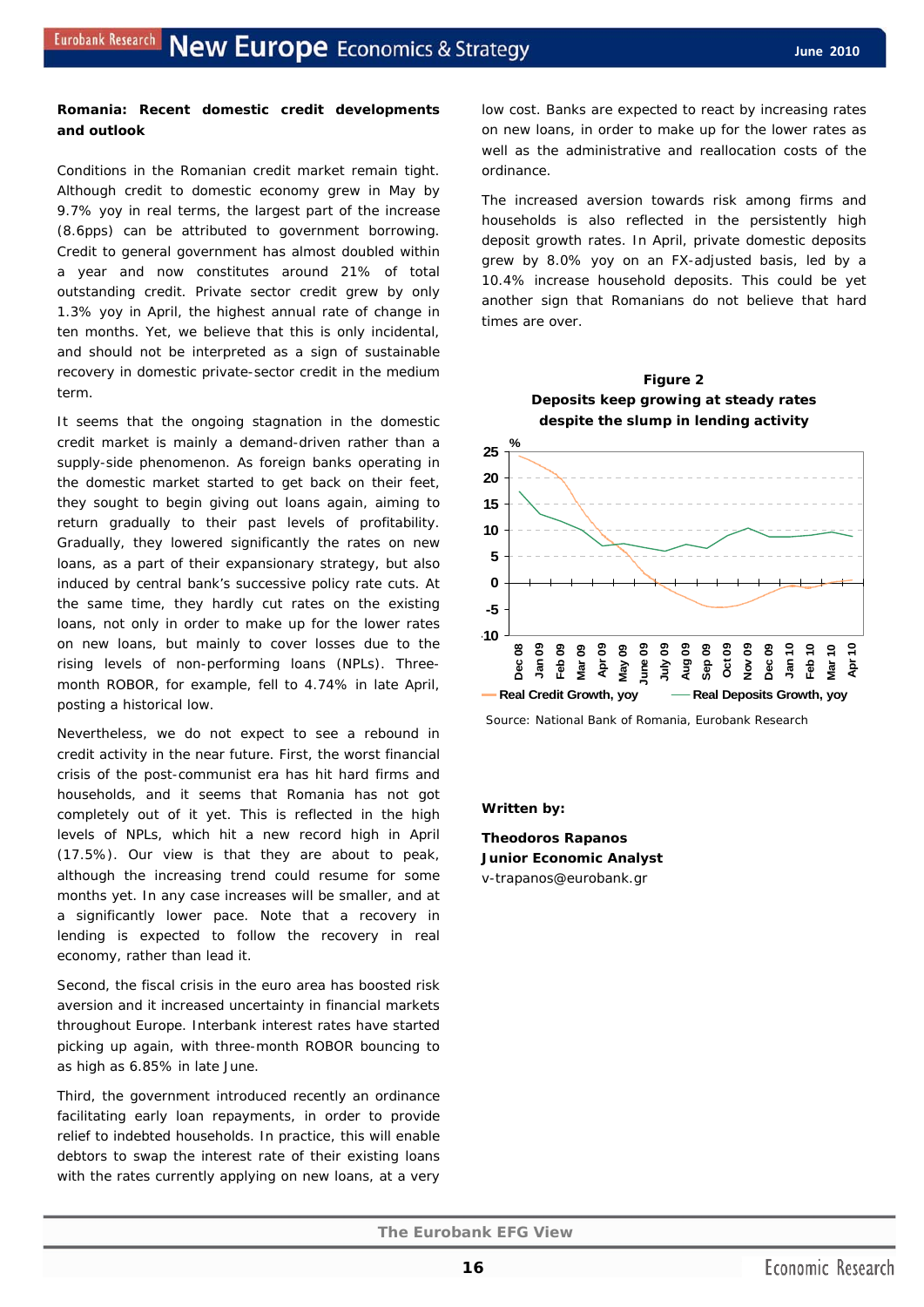#### **Serbia**

**Dinar hits new historic lows** 

- **New central bank governor supports exportsoriented model of economic development, says "Dinar should not be allowed to appreciate in nominal or real terms in the upcoming period"**
- **Current account deficit shrunk by 26.3% yoy in the first five months of 2010.**

#### **Dinar hits new historic lows**

Depreciation pressures on the Dinar continue unabated despite repeated central bank interventions (€20-50mn spent in June alone to support the local currency). The Dinar reached a new time low at 104.28/€ on June 28, having lost ca 11.8% of its value since last September (Figure 1). The Central Bank has spent a total amount of over €1.4bn so far this year in supporting interventions, without accomplishing even to stabilize the Dinar.





Source: National Bank of Serbia, EcoWin, Eurobank Research

We had expressed a strong bearish view on the Dinar in all recent *New Europe economics & strategy* issues and continue to see limited scope for a meaningful recovery in the foreseeable future. First of all, the ongoing fiscal crisis in the Euro area exerts significant pressure on most regional currencies.

In addition, the Central Bank has embraced the notion of the transition of the Serbian economy from a domestic demand-driven to an exports-oriented model of development. In our view, this entails implications for the FX policy, on the basis that the exports-driven growth model the NBS envisages may not be compatible

| Serbia: Eurobank EFG Forecasts           |         |        |        |        |  |  |  |  |  |
|------------------------------------------|---------|--------|--------|--------|--|--|--|--|--|
|                                          | 2008    | 2009   | 2010f  | 2011f  |  |  |  |  |  |
| Real GDP (yoy%)                          | 5.5     | $-3.0$ | 1.5    | 3.0    |  |  |  |  |  |
| Inflation (yoy%)                         |         |        |        |        |  |  |  |  |  |
| CPI (annual average)                     | 12.5    | 8.2    | 4.5    | 4.8    |  |  |  |  |  |
| CPI (end of period)                      | 8.6     | 6.6    | 5.5    | 4.5    |  |  |  |  |  |
| Fiscal Accounts (%GDP)                   |         |        |        |        |  |  |  |  |  |
| General Government Balance               | $-2.6$  | $-4.2$ | $-4.8$ | $-4.0$ |  |  |  |  |  |
| <b>Gross Public Debt</b>                 | 25.6    | 31.3   | 37.0   | 41.0   |  |  |  |  |  |
| Labor Statistics (%)                     |         |        |        |        |  |  |  |  |  |
| Unemployment Rate (%of labor force, ILO) | 14.7    | 16.1   | 18.5   | 16.5   |  |  |  |  |  |
| Wage Growth (total economy)              | 17.9    | 4.1    | 4.8    | 6.7    |  |  |  |  |  |
| <b>External Accounts</b>                 |         |        |        |        |  |  |  |  |  |
| Current Account (% GDP)                  | $-17.1$ | $-5.7$ | $-8.5$ | $-9.0$ |  |  |  |  |  |
| Net FDI (EUR bn)                         | 1.8     | 1.4    | 1.5    | 2.0    |  |  |  |  |  |
| FDI / Current Account (%)                | 30.0    | 78.7   | 55.0   | 70.0   |  |  |  |  |  |
| FX Reserves (EUR bn)                     | 8.2     | 10.6   | 11.3   | 10.2   |  |  |  |  |  |
| <b>Domestic Credit</b>                   | 2007    | 2008   | Q4 09  | Q1 10  |  |  |  |  |  |
| Total Credit (%GDP)                      | 35.4    | 41.0   | 48.7   | 51.2   |  |  |  |  |  |
| Credit to Enterprises (%GDP)             | 21.5    | 25.8   | 29.4   | 30.8   |  |  |  |  |  |
| Credit to Households (%GDP)              | 13.2    | 14.0   | 14.7   | 15.3   |  |  |  |  |  |
| Private Sector Credit (yoy)              | 40.2    | 34.9   | 14.3   | 12.9   |  |  |  |  |  |
| Loans to Deposits (%)                    | 99.9    | 125.1  | 127.0  | 133.2  |  |  |  |  |  |
| <b>Financial Markets</b>                 | Current | 3M     | 6M     | 12M    |  |  |  |  |  |
| Policy Rate                              | 8.00    | 8.00   | 7.50   | 7.50   |  |  |  |  |  |
| <b>EUR/RSD</b>                           | 102.73  | 105.00 | 105.00 | 110.00 |  |  |  |  |  |

Source: National Sources, IMF, Eurobank Research

with a sustainably strong Dinar. In fact, the new candidate for the NBS governor post, Mr. Dejan Soskic, stated recently that monetary policy should not allow for a (real or nominal) appreciation of the local currency in the upcoming period. Along these lines, Mr. Soskic rebutted arguments in favor of a change in the present flexible exchange rate regime to a more rigid framework. According to Mr. Soskic, the introduction of such a regime could result in a depletion of FX reserves or the need for high real domestic interest rates that could strangle the still sluggish economic recovery.

## **Central Bank maintains once policy rate unchanged at 8.00%**

As was broadly expected, the Serbian Central Bank maintained in June its key policy rate unchanged for a second time in a row at 8.00%. Since the beginning of the year, the NBS slashed its policy rate three times, delivering a total of 150bps in rate cuts. The Central Bank last cut its key rate on May 4 by 50bps. We anticipate that the Central will maintain it unchanged again on July 6 given the ongoing pressures on the local currency and the sovereign fiscal crisis in the Euro area.

We anticipate the NBS to maintain its easing bias for the remainder of the year. In its latest inflation report issued in May, the Central Bank signaled that they are likely to keep cutting interest rates but at a slower pace than in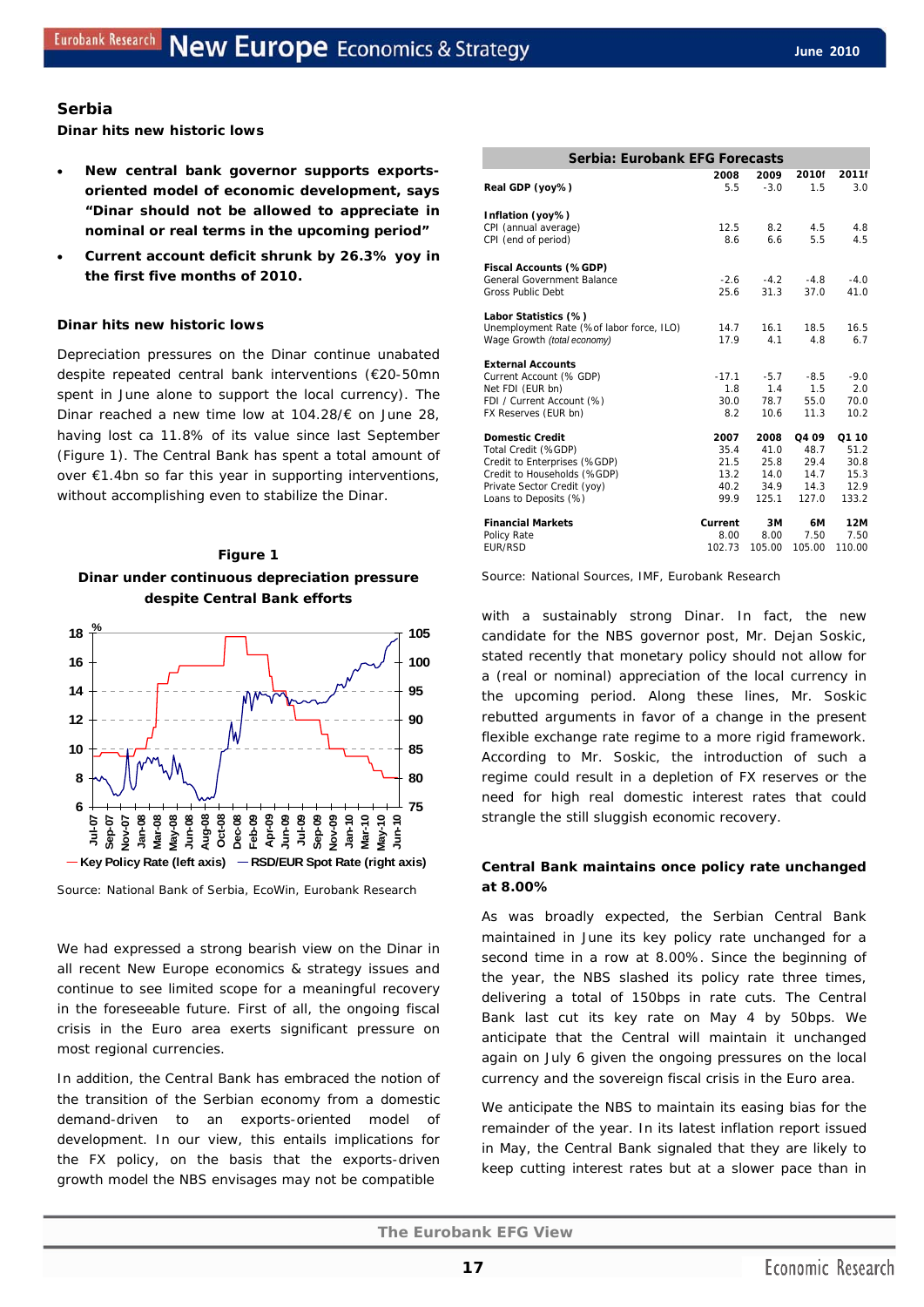the last three months. In that respect, we still see some room for a further 50bps cut in the key rate to 7.50% by the end of 2010. The latter forecast is conditional on two important factors. The first one has to do with the evolution of risk premia and the extent of any further Dinar depreciation. If the fiscal crisis in the Euro area were to prolong much further, ensuing depreciation pressures on the local currency could even force the Central Bank to terminate its easing cycle at the current levels. Sure enough, the Dinar depreciation increases inflationary pressures because of the high pass through. Yet, accomplishing this year's inflation target is not at stake. NBS officials anticipate that inflationary pressures from the depreciation of the currency would not surface until the Dinar exceeded the level of 110/€ because of the weak domestic demand dynamics. However, further Dinar depreciation will hurt the ability of unhedged borrowers to service their debts thus increasing the probability of NPLs rising more.

On another note, the parliament adopted the new NBS law. The new legislation introduces changes in the operation of the Central Bank, aiming to harmonize it with that of other central banks in Western Europe. The proposed changed are expected to increase the autonomy and independence of the institution. The bill envisages that the governor will be appointed by the President of Serbia and approved by parliamentary majority (instead of the parliament's finance committee) for a six year term. The executive Governor's council, a body that will include the governor and the deputy governors, will take over all responsibilities of the NBS monetary policy committee.

#### **Improving CA deficit trend continues**

The current account deficit continued to shrink during the first five moths of this year (down by 26.3% yoy), despite expectations to the opposite. On a twelve month rolling basis, the current account deficit improved to 5% of GDP against 5.7% at the end of 2009. The main driver behind the improvement was a 19.6% yoy decline in the trade gap. Exports showed signs of revival growing by 16.7% yoy. Base metal industries (iron and steel) as well as food & beverage producers are leading the rebound of exports. Demand from EU countries, the main destination market, remains on a recovering mode. Furthermore exports have started to reap the benefits of the interim trade agreement that was put in force in early 2010.

In contrast, the steep contraction in capital goods imports (-27% yoy in January-May) facilitated a 2.2% YoY decline in the total imports bill. The decline in imports of capital goods puts in question the extent to which the ongoing recovery in investments, and thus, in domestic demand is broad based. In addition, the deficit in the balance of services narrowed by 36.9% yoy. Current transfers continued to run a surplus of €0.9bn boosted by the last tranche of the IMF loan agreement that was received in last April. However, the surplus was still lower by 5.6% compared to the previous period, due to lower remittances (-10% YoY). The balances of income run a deficit of  $€0.17$ bn (up 3.3% yoy vs. the same period a year earlier).

On the financing side, capital inflows were 30% yoy lower in Jan-April, amounting to  $\epsilon$  0.7bn. A 52% yoy decline of net FDI inflows was the main driver behind this. Net FDI inflows reached €358mn against €745mn in the same period last year. The recapitalization of Komercijalna Banka and US Steel accounted for the most part of them. No significant privatizations took place in early 2010. The figure of FDI inflows last year was inflated by the sale of NIS to Gazprom in early 2009. However, the prospects of attracting new FDI are limited given that that the sale of pharmaceutical company Galenika was cancelled and that the privatization of [Telekom Serbia](http://site.securities.com.ezp-prod1.hul.harvard.edu/ci/cp.html?pc=YU&cmpy=1556572) is not expected to be completed before the end of Q3. Net FDI inflows covered 44% of the current account deficit in January-April against 67% at the same period last year.

In contrast, other financial account elements showed an increase. The balance on "portfolio investments" turned positive at €63.3 mn in Jan-April compared to an outflow of €2.4 mn in the same period last year. The surplus of "other investments" tripled to €185.5 mn from €60.5 mn. In essence, this primarily reflects the impact of the last IMF tranche given in April. The inflows from new long term lending by the banking sector outpaced its repayments of both short and long-term external debt. However, the latter was offset by the withdrawal of deposits (ca €50 mn) by their parent banks and the deleveraging of the corporate sector (by around €200 mn).

#### *Written by:*

**Ioannis Gkionis Research Economist**  igkionis@eurobank.gr

**18**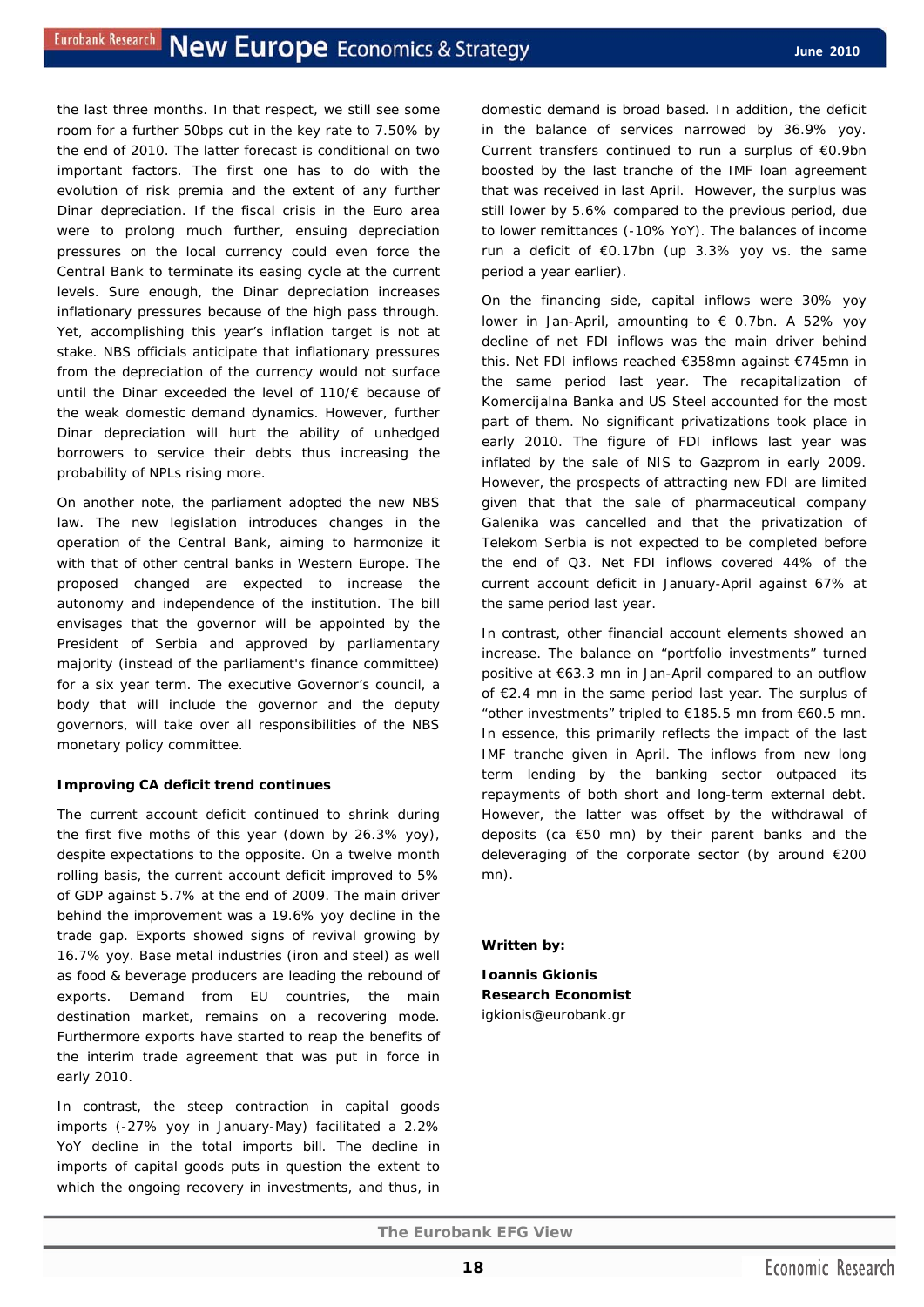#### **Serbia: Recent banking sector developments and outlook**

The Serbian banking sector appears to have weathered the crisis rather well, compared to other economies in the region. In the years preceding the crisis it expanded significantly, yet it did not experience the stellar growth several other SEE markets did. Despite -or probably because of- that, it turned out to be relatively more resilient to the repercussions of the financial crisis. In May, credit to private sector grew by 10.6% yoy, while private sector deposits kept running at 19.0% yoy on an FX-adjusted basis, figures which are among the highest in the region.

The prudential framework of the National Bank of Serbia (NBS) had been (and still remains) quite conservative, which has kept the domestic banking sector liquid and well capitalised. According to the NBS, Capital Adequacy Ratio stood at 21.5% in Q1:10, being among the highest in Europe. Yet, according to an IMF assessment of Serbia's financial sector published in late March, the stringent and often overly complex regulations have increased the costs of the banks, and even induced private enterprises to borrow directly from the parent institutions of the Serbian banks. The Fund´s suggestion is that Serbia should take steps to simplify regulations and relax the current, rigid regime.

Another source of concern for the Fund is the very high level of euroisation of Serbia's financial sector, a topic discussed more extensively in our previous *New Europe: Economics & Strategy* issue. About three quarters of loans to the private sector are linked to, or denominated in, foreign currencies. Hence, the rapid depreciation of the dinar has rendered loan repayment by firms and households quite more costly, and significantly increased credit risk.

This is reflected in the high levels of non-performing loans (NPLs) published by NBS in its quarterly Baking Supervision report of June, for the first time in accordance with the methodology used by the Fund. NPL ratios have been revealed to be almost twice as high as those recorded in earlier reports, increasing worries about the overall health of the Serbian banking system.

Interestingly enough, NPLs share in loans to households does not exceed 8%, while the corresponding figure for private firms is almost 22%. This hardly comes as a surprise. The timely servicing of loans is traditionally embedded into the Serbian culture. Furthermore, over the past years, enterprises borrowed much heavier compared to individuals, who have been more cautious and hesitant. It is quite indicative that loans-to-deposits ratio for non-financial corporations in April stood at 268%, while the tantamount for households was less

than 68%. One of the priorities of the Serbian authorities should be, according to the Fund, the enhancement of the insolvency mechanisms, especially for firms, since currently they are too costly and inefficient to effectively protect the lenders.





Source: National Bank of Serbia, Eurobank Research

Serbia's Deposit Insurance Fund (DIF) capacity remains limited, even more since deposit guarantee was expanded to include deposits up to €50,000. The report underlines the need to establish an emergency credit line between the government and the DIF, in order for the latter to gain credibility. At present, DIF's assets cover about 1.8% of total insured deposits, and no such link is in place.

As far as compliance to the Basel Core Principles is concerned, Serbia is rated by the IMF as largely -yet not fully- compliant; further steps need to be taken by the NBS towards improving banking supervision and adapting its regulatory framework to the international and EU standards.

Serbia appears to have made considerable progress in modernising and keeping its financial system stable. However, a further effort is required, since significant vulnerabilities still exist, and major challenges lay ahead. The main potential sources of instability for the financial system listed in the Fund's report are a reduction or reversal in capital inflows, a prolonged anaemic recovery of the real sector, as well as government's failure to achieve fiscal consolidation.

The Serbian banking system has proved to be quite resilient to the crisis so far. We believe that it has the potential to withstand further turbulences, as long as the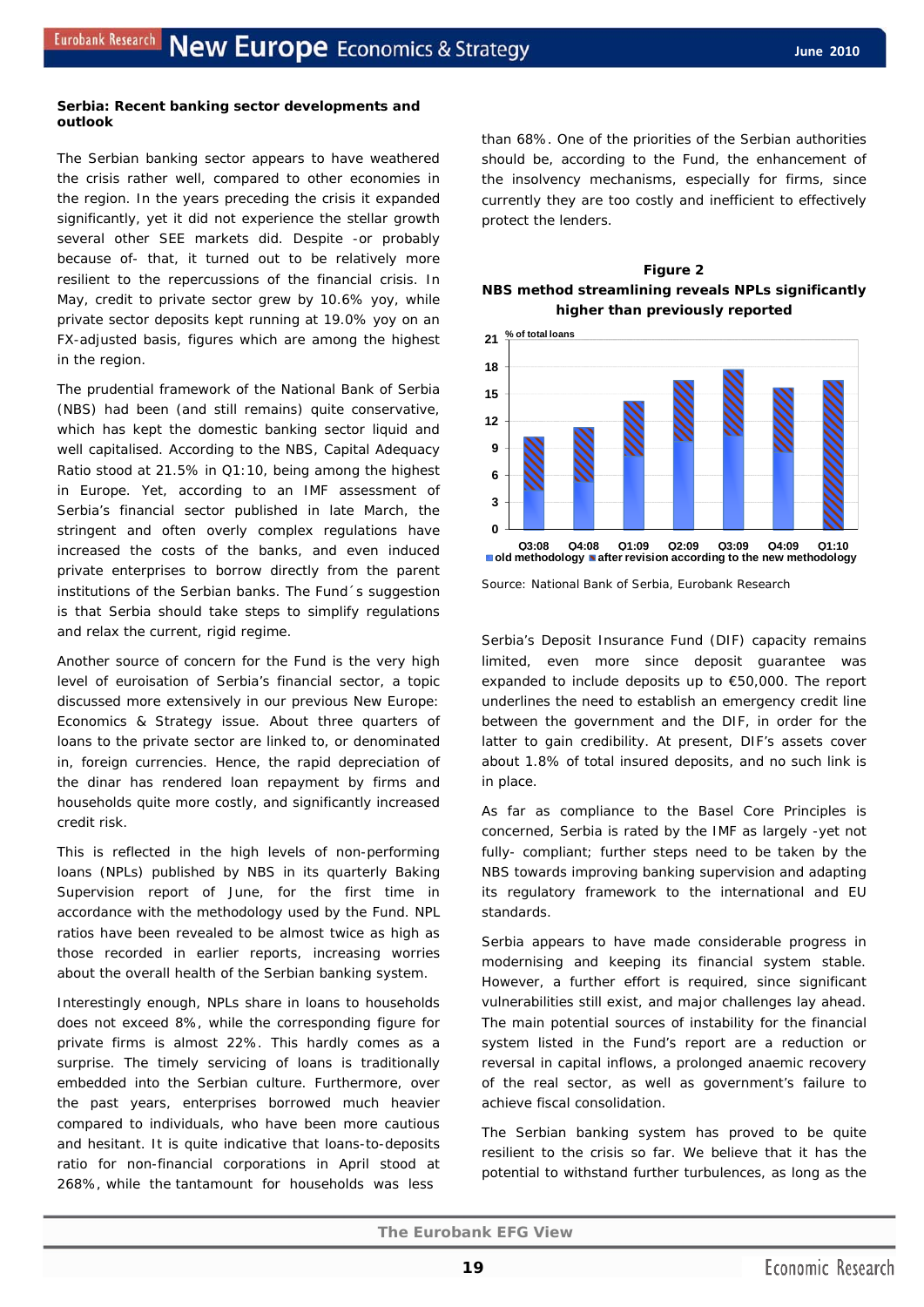Serbian authorities implement the necessary reforms. In any case, we believe that the developments in the real sector are equally, if not more, important this period, and the prospects of the financial sector will be closely tied to the outlook of the Serbian macro-economy for some time yet.

#### *Written by:*

**Theodoros Rapanos Junior Economic Analyst**  v-trapanos@eurobank.gr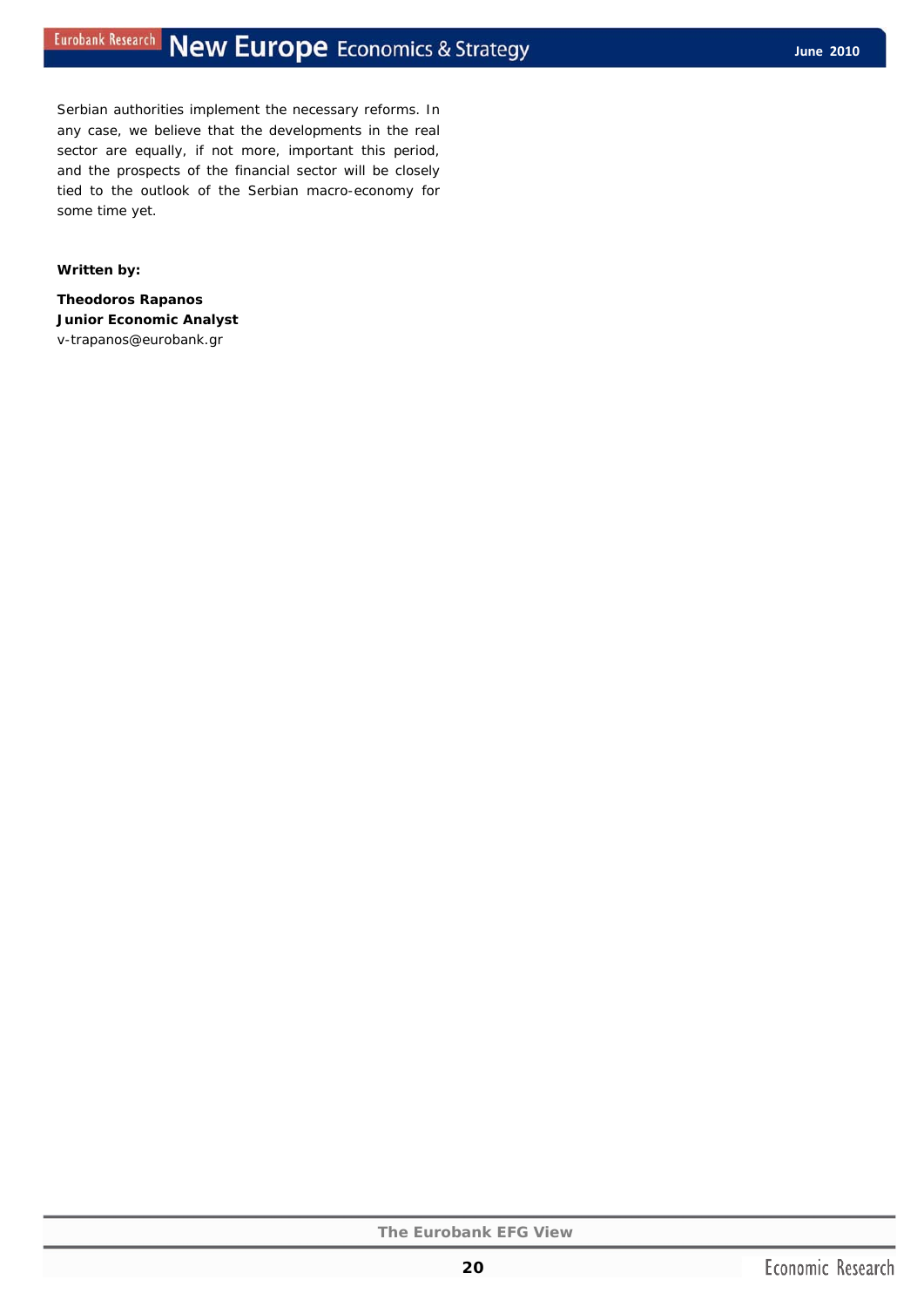## **Turkey**

**Q1 GDP growth data reinforce the view Turkey will lead economic recovery in New Europe this year** 

- **Q1 GDP rises 11.7% YoY; pace of growth likely to slowdown in the following quarters**
- **CBRT maintains its key policy rate unchanged at 7.00%, voices expectations for an improved inflation outlook ahead.**
- **Inflation eases significantly in June and further deceleration expected ahead, but to overshoot the CBRT's year-end target; CBRT may incept monetary tightening cycle in Q4**
- **Budget posts in May its first surplus in 21 months, vindicating the government's fiscal consolidation efforts.**
- **Current account deficit widening continues unabated.**

#### **Q1 GDP growth above expectations**

In line with expectations, the domestic economy posted double-digit growth in the first quarter of the year, after expanding by 6.0%yoy a quarter earlier. Real GDP registered remarkable growth in Q1 (+11.7%yoy), which exceeded market expectations for a 11.5%yoy reading and was just off an all-time high of 11.9%yoy recorded in Q2 2004. The strong rebound was primarily driven by favorable base effects *(real GDP growth contracted by a record 14.5%yoy in Q1 2009)*, higher domestic demand (private consumption: +9.9%; gross fixed capital formation: +14.4%yoy) and a substantial recovery in inventories. From the production side, the manufacturing and wholesale & retail trade sectors bounced by 20.6%yoy and 22.4%yoy, respectively, while strong growth was also recorded in several other components, including construction and real estate. On a less positive note, seasonal (as well as calendar adjusted) data showed that real GDP remained nearly unchanged on a quarter-on-quarter basis posting a mere 0.1% increase, which follows respective growth rates of 1.7% and 3.3% in Q4 2009 and Q3 2009.

## **But, pace of recovery is likely to slowdown in the following quarters**

Finance Minister Mehmet Simsek said in mid-June that he expected gross domestic product to have registered growth of 10-14%yoy in Q1. However, he added that real GDP was unlikely to continue to expand at double-digit

| <b>Turkey: Eurobank EFG Forecasts</b>    |         |         |        |        |
|------------------------------------------|---------|---------|--------|--------|
|                                          | 2008    | 2009E   | 2010F  | 2011F  |
| Real GDP (yoy%)                          | 0.7     | $-4.7$  | 6.0    | 4.5    |
| Private Consumption                      | $-0.3$  | $-2.3$  | 3.5    | 4.5    |
| Govern. Consumption                      | 1.7     | 7.8     | 1.0    | 3.0    |
| Gross Capital Formation                  | $-6.2$  | $-19.2$ | 4.0    | 9.0    |
| Exports                                  | 2.7     | $-5.4$  | 6.0    | 8.0    |
| Imports                                  | $-4.1$  | $-14.4$ | 10.0   | 10.5   |
| Inflation (yoy%)                         |         |         |        |        |
| CPI (annual average)                     | 10.4    | 6.3     | 8.3    | 7.2    |
| CPI (end of period)                      | 10.1    | 6.5     | 8.0    | 5.4    |
| <b>Fiscal Accounts (%GDP)</b>            |         |         |        |        |
| General Government Balance               | $-1.8$  | $-5.5$  | $-3.8$ | $-3.3$ |
| Gross Public Debt                        | 39.4    | 45.5    | 45.3   | 45.0   |
| <b>Primary Balance</b>                   | 3.5     | 0.1     | 1.0    | 1.5    |
| Labor Statistics (%)                     |         |         |        |        |
| Unemployment Rate (%of labor force)      | 13.6    | 13.5    | 13.2   | 12.8   |
|                                          |         |         |        |        |
| <b>External Accounts</b>                 | $-5.7$  | $-2.2$  | $-4.5$ | $-5.3$ |
| Current Account (% GDP)<br>Net FDI (USD) | 15.8    | 6.1     | 7.5    | 9.0    |
| FDI / Current Account                    | 37.5    | 43.5    | 23.0   | 24.0   |
| FX Reserves (USDbn)                      | 71.0    | 69.0    | 70.0   | 71.0   |
|                                          |         |         |        |        |
| <b>Domestic Credit</b>                   | 2008    | Q309    | Q409   | Q1 10  |
| Total Credit (%GDP)                      | 31.0    | 33.0    | 35.0   | 34.0   |
| Credit Private Sector (%GDP)             | 29.7    | 31.0    | 32.9   | 31.9   |
| FX Credit/Total Credit (%)               | 13.2    | 14.0    | 14.9   | 16.9   |
| Private Sector Credit (%yoy)             | 22.9    | 2.8     | 11.3   | 22.8   |
| Loans to Deposits                        | 82.4    | 79.5    | 78.7   | 79.9   |
| <b>Financial Markets</b>                 | Current | 3M      | 6M     | 12M    |
| Policy Rate                              | 7.00    | 7.00    | 7.75   | 8.50   |
| USD/TRY (where applicable)               | 1.56    | 1.55    | 1.55   | 1.50   |

Source: National Sources, IMF, Eurobank Research

rates in Q2. Undoubtedly, the excessively favorable effect of a particularly weak base in Q1: 2009 is not seen repeated in Q2, at least to such an extent. However, highfrequency indicators of domestic activity continue to indicate that the economic recovery remains on track, with GDP growth expected to be a high as 8%yoy in the second quarter of the year *(Eurobank EFG Research forecast).* Among others, industrial production rose by 17%yoy in April bringing the year-to-April rate of increase to 17.2%yoy and reversing a 21.16%yoy decline over the same period a year earlier. Confidence indicators also signal a steady recovery in domestic demand. Consumer confidence bounced to 86.58 in May, its highest level since February 2008. Meanwhile, confidence in the manufacturing sector, though weaker for the second month running in June, remained above the boost-orburst threshold of 100 for the  $6<sup>th</sup>$  month running. This indicates ongoing optimism in the sector, with the respective confidence index standing not far off a 3-year peak achieve in April. Elsewhere, May's manufacturing PMI registered its fastest pace of expansion on record and remained in an expansionary territory for the  $13<sup>th</sup>$ consecutive month amid strong demand for new orders. Capacity utilization, which remains in a sustainably upward trend since September 2009, bounced to 73.6% in June, thus returning to levels last seen in October 2008. Though still above pre-crisis levels, the rate of unemployment fell to 13.70% over the February-April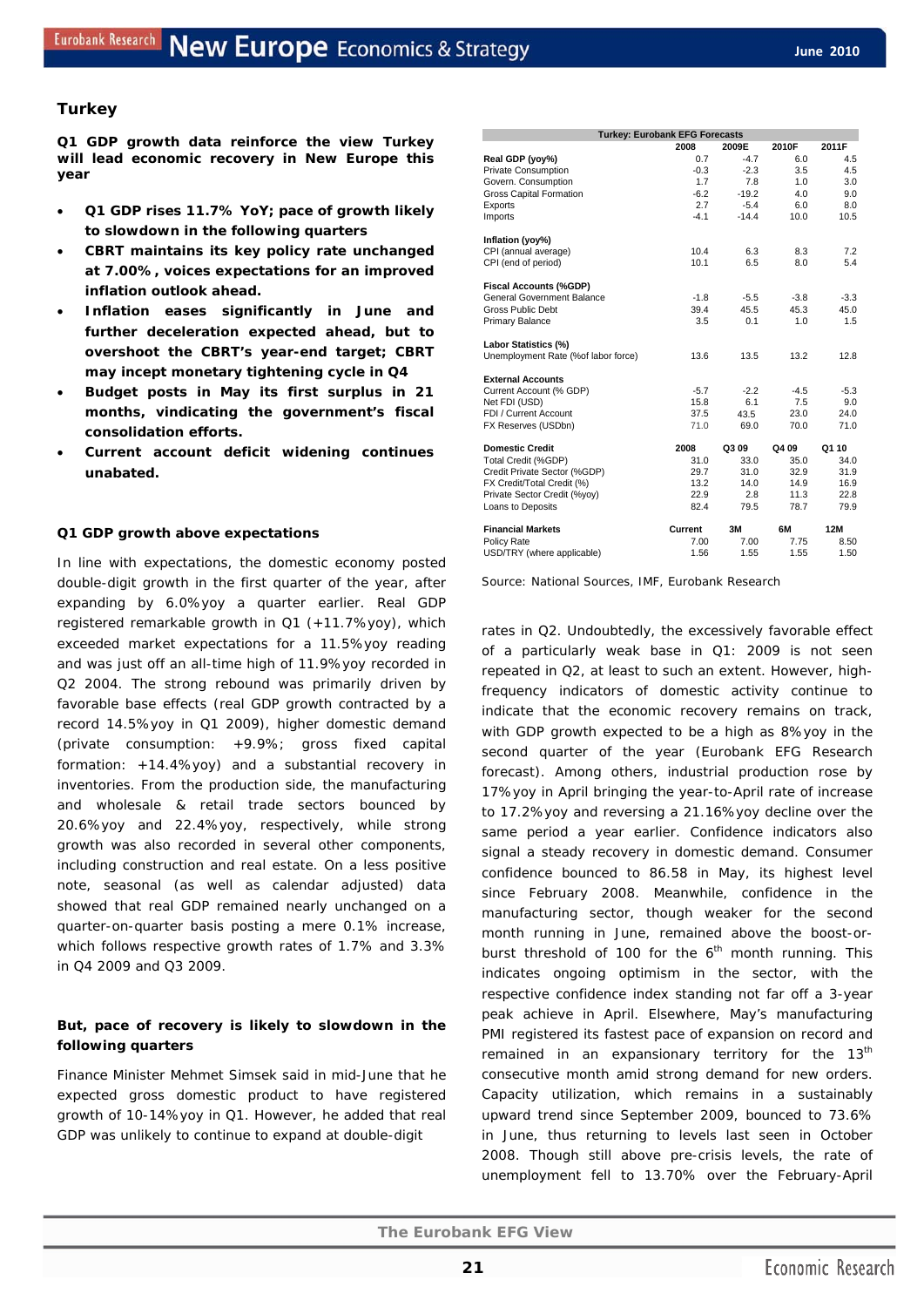period, marking the second consecutive fall and remaining consistently below a 16.1% all time peak touched in February 2009. Prime Minister Tayyip Erdogan recently expressed confidence that the rate of unemployment will fall to 10% in the coming months, a level consistent with pre-Lehman levels. Moreover, the number of foreign visitors to Turkey jumped by 15.77%yoy in May, reversing a small decline in the prior month, when the volcanic ash disrupted flights across Europe. Cumulatively, in the first five months of the year, the number of arrivals from abroad rose by 10.14% to 8.07mn. Meanwhile, automotive production rose by 12.7%yoy in May, bringing the January-May print to 46%yoy higher. Finally, according to the Turkish Exporters Assembly, exports posted a 25%yoy gain in May, in line with April, reflecting improving conditions in major trade partner economies. Taking into account the Q1 GDP data released recently and the lingering sovereign debt crisis in the euro area, we decided, for the time being, to maintain our 6%yoy GDP growth forecast. That is even though risks to our forecast remain to the upside and lie in the face of a stronger than expected recovery in domestic and external demand. It is worth mentioning that a number of government officials recently voiced expectations for GDP growth of 5.5-7.0% this year, while the OECD and IMF forecasts currently standing at 6.80% and 6.25%, respectively. On the downside, risks lie primarily in the face of the sovereign debt crisis in the euro area and its implications for the growth environment in the region.





Source: National authorities, Bloomberg

## **CBRT maintains key policy rate unchanged at 7.00%, voices optimism over improved inflation dynamics in the period ahead**

In line with market expectations, the CBRT kept its key (1-week repo) rate stable at 7.00% at its June 17 MPC meeting.





Source: National authorities, Bloomberg

The tone of the accompanying policy statement was broadly similar to that in May. Among the primary differences was that the Bank was more eloquent on external demand uncertainties stemming from the debt crisis in the euro area. Furthermore, the CBRT acknowledged that the decline in unprocessed food and easing commodity prices have resulted to an improved inflation outlook -- compared to that projected in the April Inflation Report --which is also likely to have a favorable impact on inflation expectations. This implies that the CBRT sees an increased likelihood for inflation to undershoot its 8.4%yoy year-end CPI forecast (see analysis below). The latter view is also supported by the May and June CPI data and somewhat vindicates the Bank's long-voiced stance "that it may be necessary to maintain policy rates at current levels for some time, and to keep them at low levels for a long period". At its statement, the bank also reiterated that it expects core inflation to remain below the year-end headline inflation target of 6.50% and to follow a path consistent with the medium-term targets.

#### **Inflation eases significantly in June; further deceleration expected in the following months**

CPI declined by more than expected in June, registering a 0.56%mom fall vs. consensus of -0.01%mom., The drop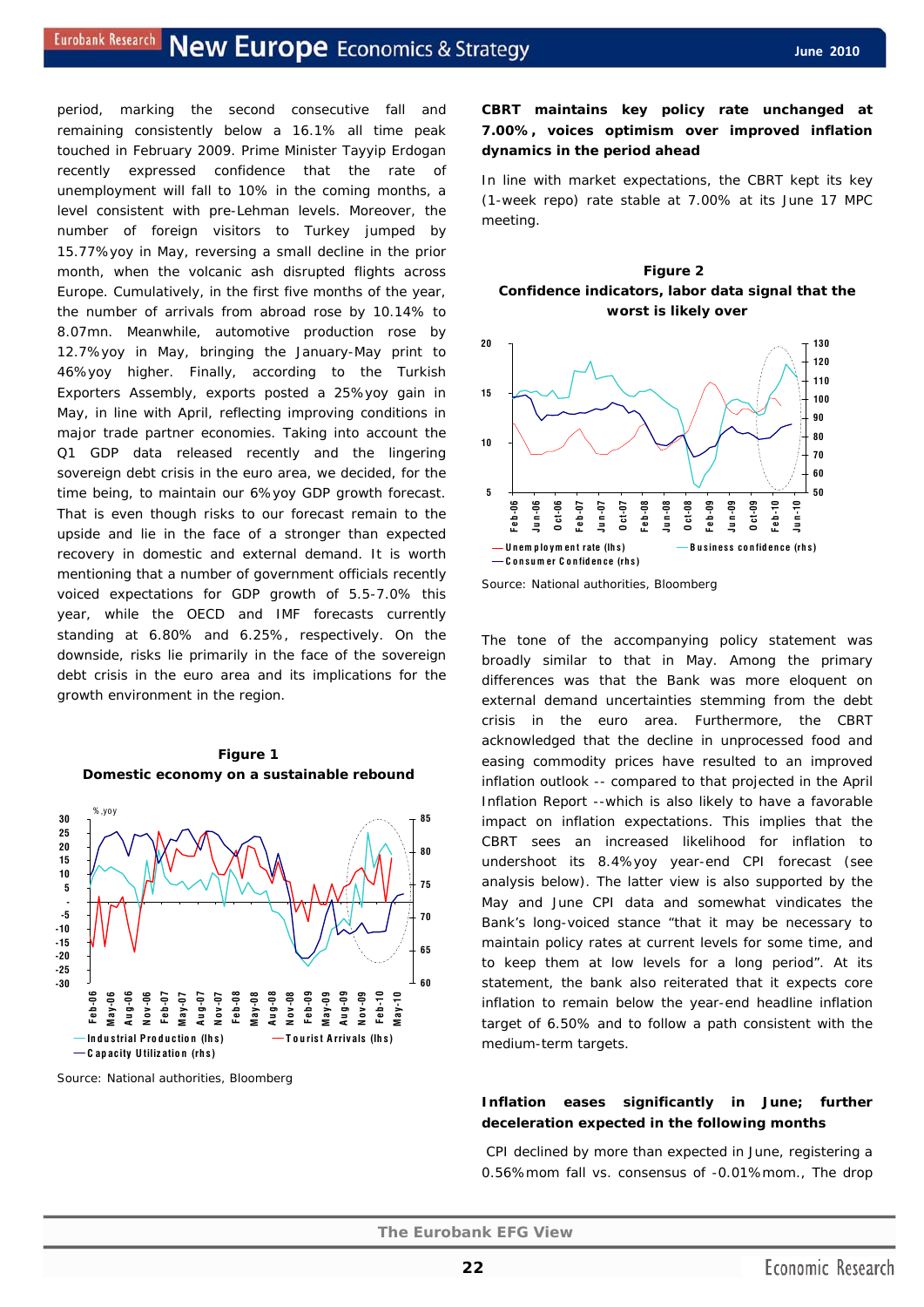was primarily driven by a 2.52%mom fall in food prices, which follows a 4.38%mom drop a month earlier. As a result, the corresponding annual rate of increase eased to 8.37% in June from 9.10% in May, further recoiling from a 1-½-year peak of 10.19% in April. Nearly all core CPI components eased on an annual basis, while PPI also declined to 7.64%yoy from 9.21%yoy. Looking further ahead, inflation is anticipated to ease in the coming months. The last two CPI readings suggest that there is increasing likelihood that CPI undershoots the CBRT's year-end 8.4%yoy forecast. Note that according to the most recent bi-monthly surveys conducted by Turkey's Central Bank, inflation expectations have stabilized over the last few weeks, with year-end forecasts currently standing just above 8.0%yoy. A further improvement in expectations is likely over the next few weeks as market participants digest the latest CPI reading. Nevertheless, consumer inflation is still expected to exceed by a significant margin the CBRT's end-2010 official inflation target of 6.5%. Unfavorable base effects, the impact of regulated price hikes - which according to the Central Bank is likely to continue affecting negatively the inflation outlook until February 2011 – and an ongoing recovery in domestic demand are seen as main risks to the domestic inflation outlook in the coming months. On the flipside, the crisis in the euro area, a lift on a red meat ban, introduced a few years ago due to the mad cow decease, as well as electricity price cuts to be instituted as of July are the main factors expected to assist disinflation. Along these lines, we anticipate CPI to come in at 7.1%yoy in December, well below our previous 8.0%yoy forecast envisaged in our previous New Europe Economics & Strategy report and expect the CBRT to hold its fire in the near future. Nevertheless, the door remains open for it's the inception of the bank's monetary tightening cycle in  $O<sub>4</sub>$ .

## **Figure 3 Inflation eases further in June**



Source: National authorities, Bloomberg

In view of June's CPI we revise our previous forecast of 150bps of rate hikes by year end lower, to 75bps. If our expectations are vindicated, the CBRT's new key policy rate, the 1-week repo rate, will stand at 7.75% at the end of 2010. We acknowledge that risks to our forecast are presently skewed to the downside, while delays in monetary tightening can not be ruled out either. Taking into account that the CBRT appears poised to keep interest rates stable at their current levels for as long as possible, a hasty rate hike is rather unlikely in our view. Also, against the background of the ongoing debt crisis in the euro area and growing concerns about the pace of the US economic recovery, the CBRT is likely to implement its exit strategy outlined in April in a more gradual fashion. July's inflation report, due on the  $27<sup>th</sup>$ , is expected to shed some light on the bank's policy deliberations ahead.

## **Government budget posts in May its first surplus in 21 months**

The government's budget ran a surplus of TRY 5.812bn in May, the first surplus recorded since August 2008. Revenues soared by 31.9%yoy as the domestic economy rebounded from last year's recession. Spending discipline also bore some fruit with expenditure registering a 2.1%yoy drop. Tax income jumped 25%yoy, while the primary surplus, which excludes interest payments on government debt, rose to TRY 7.977bn from a TRY 2.597bn surplus in the previous month. Cumulatively, during the first five months of the year the budget shrunk by ca 52%yoy to TRY 9.984bn, with revenues rising 19%yoy to TRY 102.616bn, and expenditures advancing by just 5%yoy to TRY 112.6bn. Meanwhile, the primary balance soared by nearly two times to a surplus of TRY 14.232bn. According to our calculations, the January-May budget deficit corresponded to 0.9% of projected GDP, vs. a shortfall of 2.2% registered over the same period a year earlier. Taking into account that the government's assumption for 2010 growth of 3.5%yoy envisioned in the medium-term program is likely to be nearly twice outpaced, the corresponding general government deficit target of 4.7%-of-GDP appears increasingly likely to be outperformed by a significant margin. Some fiscal loosening may be observed towards the end of 2010, ahead of next year's parliamentary elections and as the rebound in domestic economic activity slows down. However, this does not change our view for a general government deficit of 3.8%-of-GDP this year. Turkey's fiscal position has improved significantly in recent months and we expect tax revenues to remain supported by cyclical factors. Spending discipline is also likely to help push the 2010 shortfall well below last year's 5.5%-of-GDP realization. Looking further ahead, a fiscal rule, presented by the government in May and expected to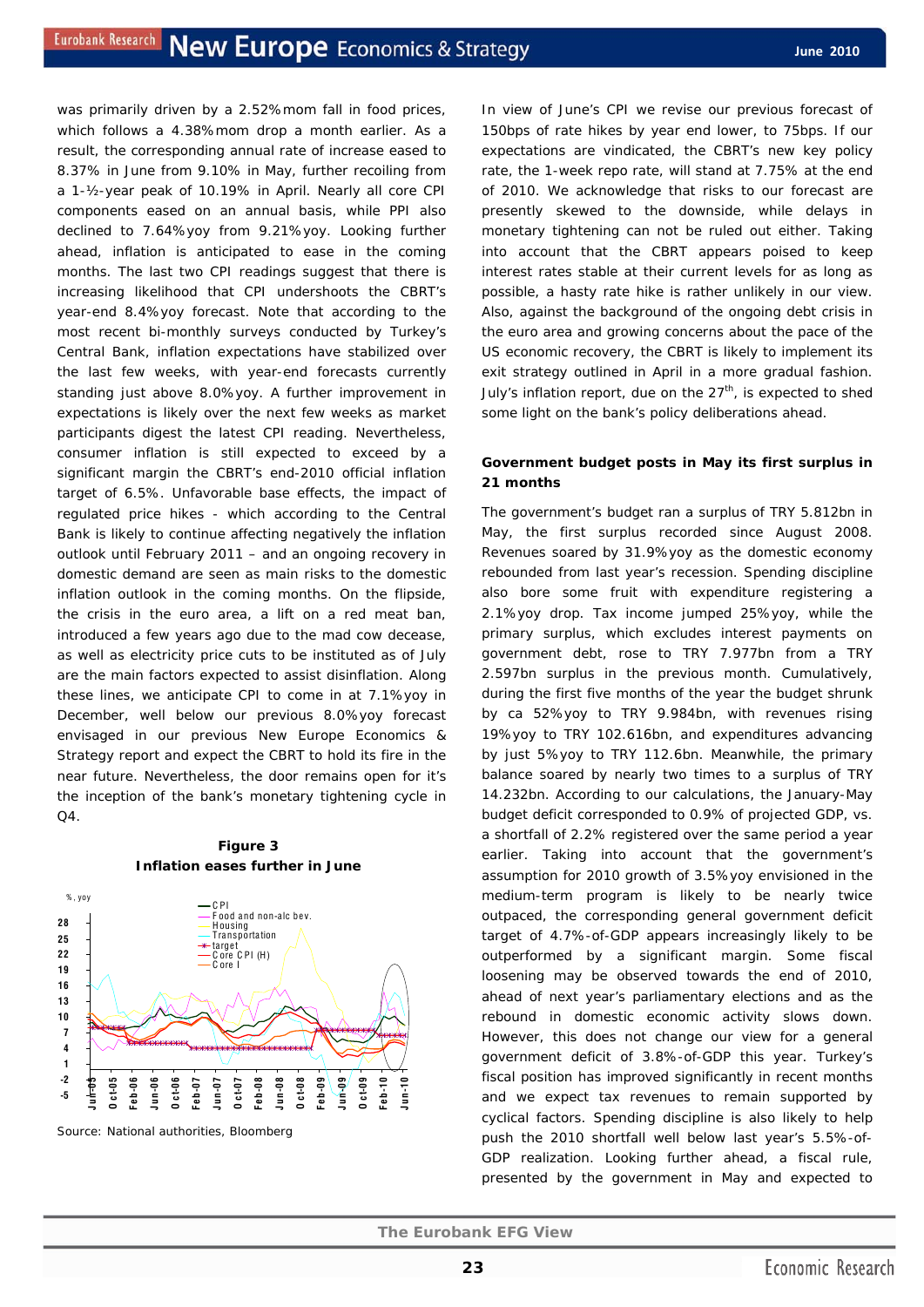pass in parliament ahead of the summer recess in July, is seen as a key policy anchor ahead, especially in view of the absence of a new IMF loan deal. The reform envisages a medium term budget deficit of 1%-of-GDP and real GDP growth 5%yoy and encompasses a cyclical calculation of fiscal targets. Of course of outmost importance will be its actual implementation. If the bill becomes law this year, it will come into effect in 2011 and, as such, it will be closely scrutinized for next year's budget performance. Economy Minister Ali Babacan said earlier in June that the government will likely revise its medium-term economic program after the endorsement of the fiscal rule bill. However, he rejected the potential of major revisions to the program's projections regarding the budget deficit and debt stock.

#### **Current account deficit back on a widening mode**

Turkey's current account deficit continued to widen in April, with the cumulative January-April shortfall spiking 300%yoy to USD14.251bn, amid rebounding domestic demand and higher energy prices. Meanwhile, the 12 month trailing current account jumped to USD 24.65bn at the end of April, and although it is still ca 12% narrower on the year, it reveals a gradual and ongoing deterioration, having nearly doubled from a multi-year trough of USD 12.57bn achieved in October 2009. According to our calculations, the 12-months-to-April deficit is equivalent to 3.5%-of-GDP. Although standing narrower, at ca 4.4%-of-GDP, compared to the same period a year earlier it is worth noting that the 12-month shortfall has embarked on a widening mode after reaching a minimum level of 2.0%-of-GDP in October. Although we expect the pace of widening in the deficit to ease somewhat in the period ahead, thanks to the ebbing of (unfavorable) base effects, we anticipate a further widening in the CAD in the remainder of this year as the rebound in domestic demand continues. Presently, we stick to our forecast of a 4.5%-of-GDP deficit for the whole of 2010 and expect a further deterioration in 2011 as domestic demand becomes more robust and Turkey's main trade partner economies recuperate further. On the financing side, Prime Minister Tayyip Erdogan said recently that FDI inflows are seen exceeding USD 7.7bn in 2010. However, inflows dropped ca 30%yoy to USD 2.3bn in January-April, while net FDI fell by 40%yoy to USD 1.743bn over the same period, covering just 12.2% of the shortfall vs 80% in the same period a year earlier. On the other hand, portfolio inflows improved further, totaling USD 7.27bn in January-April 2010 vs. a net outflow of USD 2.267bn over the same period last year. We reiterate that, at present, we are not particularly concerned about the financing of the current account deficit. The silver lining of the global financial crisis was that Turkey's external financing requirement shrunk significantly compared to pre-crisis levels. Meanwhile, portfolio inflows are recently showing signs of recovery and external financing conditions are likely to improve further in the months ahead.

**Figure 4** 



Source: Central Bank of Turkey

#### *Written by:*

**Galatia Phoka Emerging Markets Analyst**  gphoka@eurobank.gr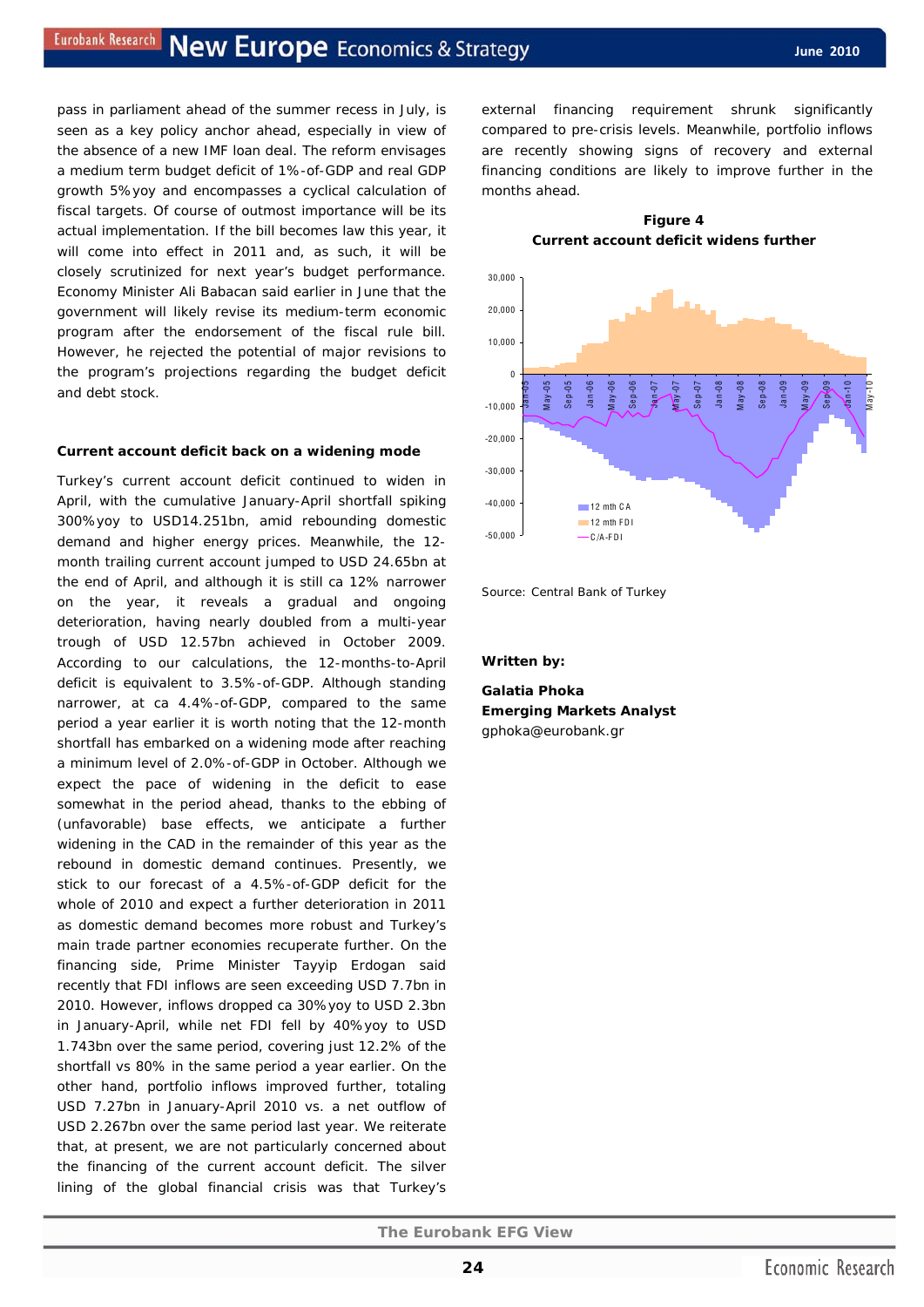## **Ukraine**

## **GDP growth up 6.1% yoy in Jan-May 2010; inflation pressures abating**

- IMF mission visited Kiev for the second time in June to discuss with Ukrainian authorities the economic policies supported by a new Stand-By-Arrangement (SBA) with the Fund
- Real GDP growth expanded by 6.1% yoy in Jan-May 2010, on the back of favourable base effects and higher exports. However, declining commodity prices and increased uncertainty over the pace of global economic recovery raise significant headwinds for the period ahead
- Domestic inflation decelerated in May for a second month in a row, hitting 8.5% yoy - the lowest level since August 2006. Nonetheless, upward risks to the inflation outlook remain
- Following recent inflation declines, the Central bank cut its key discount rate by 75bp to 9.50%

## **IMF mission back in Ukraine to discuss resumption of SBA facility**

On June, 21<sup>st</sup>, an IMF mission visited Kiev for the second time that month to discuss with Ukrainian authorities the economic policies that could be supported by a new Stand-By Arrangement (SBA). According to the IMF representative in Ukraine, discussions focused on policies to achieve the 2010 fiscal target and set public debt firmly on a declining path. Significant emphasis was also placed on a new package of structural reforms, primarily in the financial and energy sectors, aiming to bring Ukraine on a path to stability and growth. The ongoing negotiations are expected to be quite tough taking into account the upcoming local elections, most likely to be set for October 2010, and the unwillingness of Ukrainian authorities to pass such unpopular fiscal measures as higher retail gas tariffs, lower privileged pensions, etc. Note that energy and pension reforms are prerequisite for a resumption of IMF lending. However, official authorities show strong commitment to get the IMF program back on track, having already acknowledged that without a strong external financing program in place, Ukraine will remain particularly vulnerable to sudden swings in foreign investor sentiment. Meanwhile, the recent \$2bn loan from Russia helped the government to bridge its financing gap. In addition, in an attempt to diversify its financing sources, Ukraine plans to issue a Eurobond worth \$1.3bn in the coming months.

| <b>Ukraine: Eurobank EFG Forecasts</b>                                                                                                                        |                                                       |                                                        |                                                        |            |
|---------------------------------------------------------------------------------------------------------------------------------------------------------------|-------------------------------------------------------|--------------------------------------------------------|--------------------------------------------------------|------------|
|                                                                                                                                                               | 2008                                                  | 2009                                                   | 2010f 2011f                                            |            |
| Real GDP (% yoy)                                                                                                                                              | 2.3                                                   | $-15.1$                                                | 3.0                                                    | 3.2        |
| Private Consumption                                                                                                                                           | 9.9                                                   | $-12.1$                                                | 1.5                                                    | 1.0        |
| Government Consumption                                                                                                                                        | 0.4                                                   | 1.8                                                    | 0.5                                                    | 1.0        |
| <b>Gross Capital Formation</b>                                                                                                                                | 32.6                                                  | $-48.4$                                                | 2.0                                                    | 3.0        |
| Exports                                                                                                                                                       | 5.1                                                   | $-23.6$                                                | 4.0                                                    | 5.0        |
| Imports                                                                                                                                                       | 18.4                                                  | $-36.8$                                                | 1.5                                                    | 2.0        |
| Inflation (% yoy)                                                                                                                                             |                                                       |                                                        |                                                        |            |
| CPI (annual average)                                                                                                                                          | 25.3                                                  | 16.0                                                   | 10.5                                                   | 10.0       |
| CPI (end of period)                                                                                                                                           | 22.3                                                  | 12.3                                                   | 11.0                                                   | 10.5       |
| Fiscal Accounts (% GDP)                                                                                                                                       |                                                       |                                                        |                                                        |            |
| General Government Balance                                                                                                                                    | $-3.2$                                                | $-7.2$                                                 | $-7.0$                                                 | $-6.0$     |
| Gross Public Debt                                                                                                                                             | 19.9                                                  | 30.0                                                   | 35.0                                                   | 34.0       |
| Labor Statistics (%)                                                                                                                                          |                                                       |                                                        |                                                        |            |
| Unemployment Rate (% of labor force)                                                                                                                          | 6.9                                                   | 9.7                                                    | 9.0                                                    | 8.5        |
| Wage Growth (real - private sector)                                                                                                                           | 6.3                                                   | $-10.3$                                                | 5.0                                                    | 4.0        |
| <b>External Accounts</b>                                                                                                                                      |                                                       |                                                        |                                                        |            |
|                                                                                                                                                               |                                                       |                                                        |                                                        | $-2.1$     |
|                                                                                                                                                               |                                                       |                                                        |                                                        | 5.0        |
|                                                                                                                                                               |                                                       |                                                        |                                                        | 250.0      |
|                                                                                                                                                               |                                                       |                                                        |                                                        | 21.5       |
| <b>Domestic Credit</b>                                                                                                                                        | 2007                                                  | 2008                                                   |                                                        | 2009 01 10 |
| Total Credit (% GDP)                                                                                                                                          |                                                       |                                                        |                                                        |            |
|                                                                                                                                                               |                                                       |                                                        |                                                        |            |
|                                                                                                                                                               |                                                       |                                                        |                                                        |            |
| FX Credit/Total Credit (%)                                                                                                                                    | 49.9                                                  | 59.0                                                   | 50.8                                                   | 49.9       |
| Private Sector Credit (% yoy)                                                                                                                                 | 74.9                                                  | 68.5                                                   | $-3.1$                                                 | 0.5        |
| Loans to Deposits                                                                                                                                             | 150.4                                                 | 204.0                                                  | 215.9                                                  | 208.4      |
| <b>Financial Markets</b>                                                                                                                                      | Current                                               | ЗM                                                     | 6М                                                     | 12M        |
| Policy Rate                                                                                                                                                   | 9.50                                                  | 9.50                                                   | 9.50                                                   | 9.50       |
| USD/UAH                                                                                                                                                       |                                                       | 8.00                                                   | 8.10                                                   | 8.20       |
| Current Account (% GDP)<br>Net FDI (bn USD)<br>FDI / Current Account<br>FX Reserves (bn USD)<br>Credit to Enterprises (% GDP)<br>Credit to Households (% GDP) | $-7.0$<br>9.9<br>77.6<br>31.5<br>59.9<br>36.5<br>22.5 | $-1.7$<br>4.5<br>230.0<br>26.5<br>77.3<br>46.7<br>29.5 | $-1.0$<br>6.0<br>300.0<br>25.1<br>79.3<br>50.7<br>26.4 |            |

Source: NBU, IMF, Bloomberg, Eurobank Research

#### **GDP growth up 6.1% yoy in January-May 2010**

Prime Minister announced that GDP growth expanded by 6.1% yoy in Jan-May 2010. In Q1-2010, Ukraine's economy expanded by 4.8% yoy, mainly assisted by favourable base effects (Q1-2009 GDP stood at -20.3% yoy). Conversely, the acceleration in recovery in Q2- 2010 is not merely driven by base effects, but also by a strong rebound in industrial production. More precisely, Ukraine's industrial output expanded by 12.7% yoy in May, following a 17.4% yoy rise recorded in the prior month. May´s lower growth reading is attributed to fewer working days (due to numerous holidays in May) and to the slowdown in steel industry as a result of weaker external demand and lower world steel prices.

Elsewhere, retail sales returned in May to positive territory following 17 months of contraction, rising by 1.1% yoy after recording a 2.7% yoy drop in the prior month.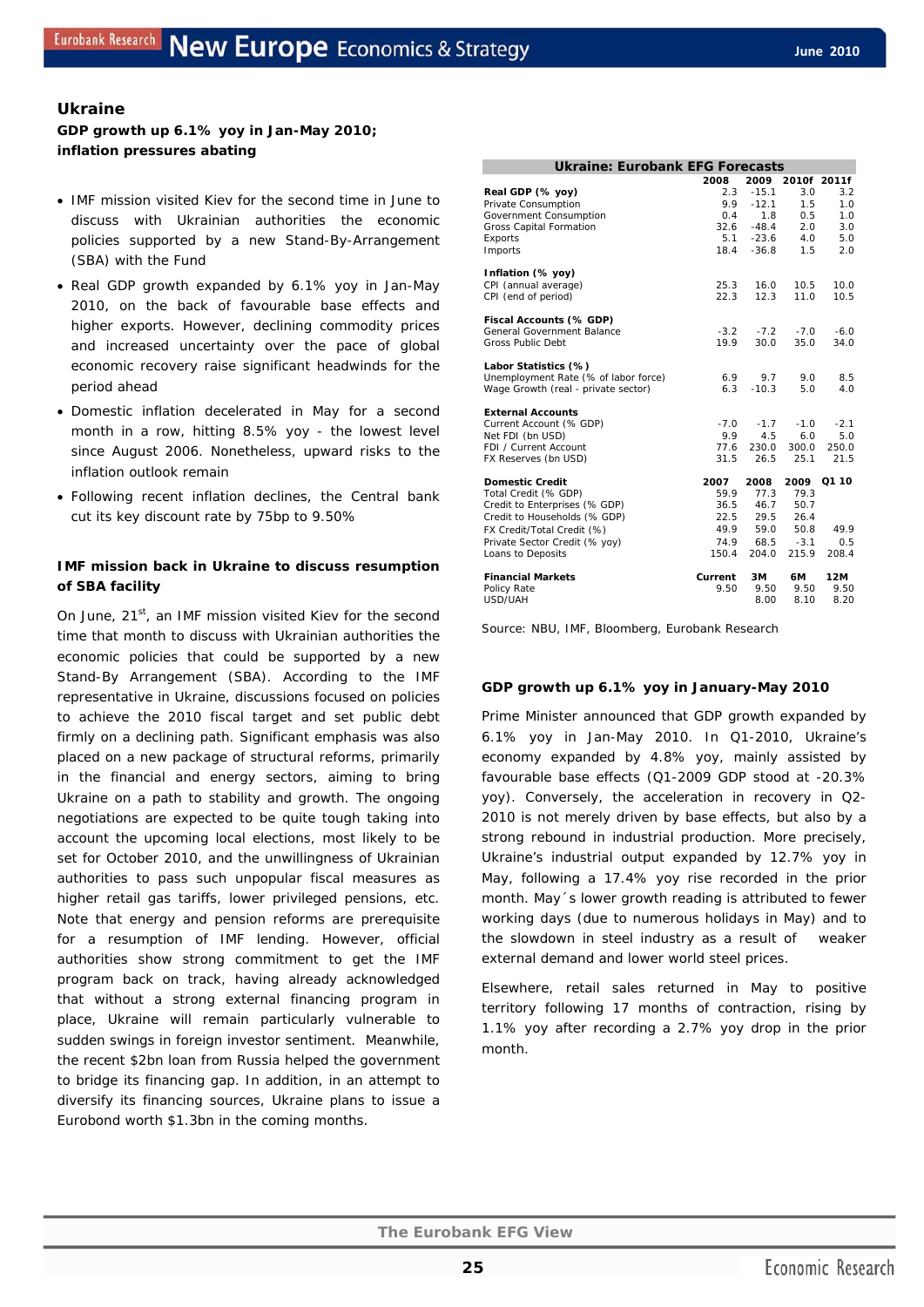#### **Figure 1**





Source: National Statistics, Eurobank Research

A contributing factor to bouncing growth in retail sales is the real wage growth which turned to positive territory since the beginning of the year. It accelerated further to 7.1% yoy in May from 5.0% yoy increase recorded in the previous month. All told, conditions for consumers have started to brighten.

Ukraine is co-organising with Poland the 2012 European football championship (EURO2012). In the coming months acceleration of EURO2012 infrastructure projects may give an additional boost to growth. Overall, real GDP growth is expected to grow by 3.0% yoy in 2010, from 15.1% yoy contraction posted in 2009, on the back of base effects and higher exports. Yet, downside risks to the domestic growth outlook remain in the face of declining commodity prices and increased uncertainty over the sustainability of global economic recovery.

## **Both current and capital accounts recorded surpluses in April and May**

The current account balance posted a surplus for a consecutive second month. Over the first five months of 2010 the current account surplus reached \$318mn compared to deficit of \$765mn at the same period in 2009. What's more, capital and financial account remained positive for a third successive month in May. Since the beginning of this year financial account surplus amounted to \$1.3bn compared to deficit of \$5.8bn over the same period in 2009. This is largely attributed to the sharp decrease of capital outflows. Foreign direct investment (FDI) rose to \$382mn in May and totalled \$1.5bn in the first five months of 2010 compared with \$1.9bn over January- May 2009.

Weak domestic demand coupled with the 30% discount on gas import prices will help contain the current account deficit to ca 1.0% of GDP in 2010 from 1.7% of GDP current account deficit in 2009. However, risks to the downside come from rising investor's risk aversion and tumbling global commodity prices.

## **Consumer prices keep declining while producer prices are on the rise**

Ukraine's inflation rate decelerated for a second month in a row to 8.5% yoy in May from 9.7% yoy in the prior month. These were the lowest reading since August 2006 and significantly lower than the 9.5% yoy consensus forecast. Easing inflation pressures were facilitated by a 30% discount on gas import prices. Yet, once the IMF funding is resumed, the government will most likely be forced to raise retail gas tariffs and this will likely exert upward pressure on domestic prices. In addition, should political stability remain in the country is it likely that domestic consumption will be strengthen in the months ahead.. Furthermore, the recent strong rebound in the export-oriented industries has put upward pressure in domestic producer prices. Since the beginning of this year, producer prices returned to double-digit growth, accelerating to 20.2% yoy in May from 6.5% yoy in December 2009. In turn, this may likely have a lag effect on consumer prices over the coming 6-9 months. In all, despite the recent favourable inflation dynamics, risks on the inflation outlook remain skewed to the upside. We forecast inflation to average 10.5% yoy in 2010 from 16% yoy in 2009.

## **Drastic cut of key discount rate by 75bp to 9.5% effective on June, 8th**

As was widely expected, the recent declines in domestic inflation have left room for rate cuts. Ukraine's central bank (NBU) announced on June,  $8<sup>th</sup>$  the cut of its key discount rate by 75bp to 9.5% (from 10.25% effective since August 2009 when NBU last cut its policy rate). The Central bank is trying to support the stagnant credit growth and to boost liquidity in the money market.

#### **Low credit activity but strong deposit growth**

Total credit growth remains in negative territory; it decreased by 0.2% mom in May and by 0.8% year-to-May. Household and corporates loans continue to show opposite dynamics; household credit fell by 1.0% mom in May and by 5.2% year-to-May while loans to corporates increased by 0.2% mom in May and by 1.3% year-to-May.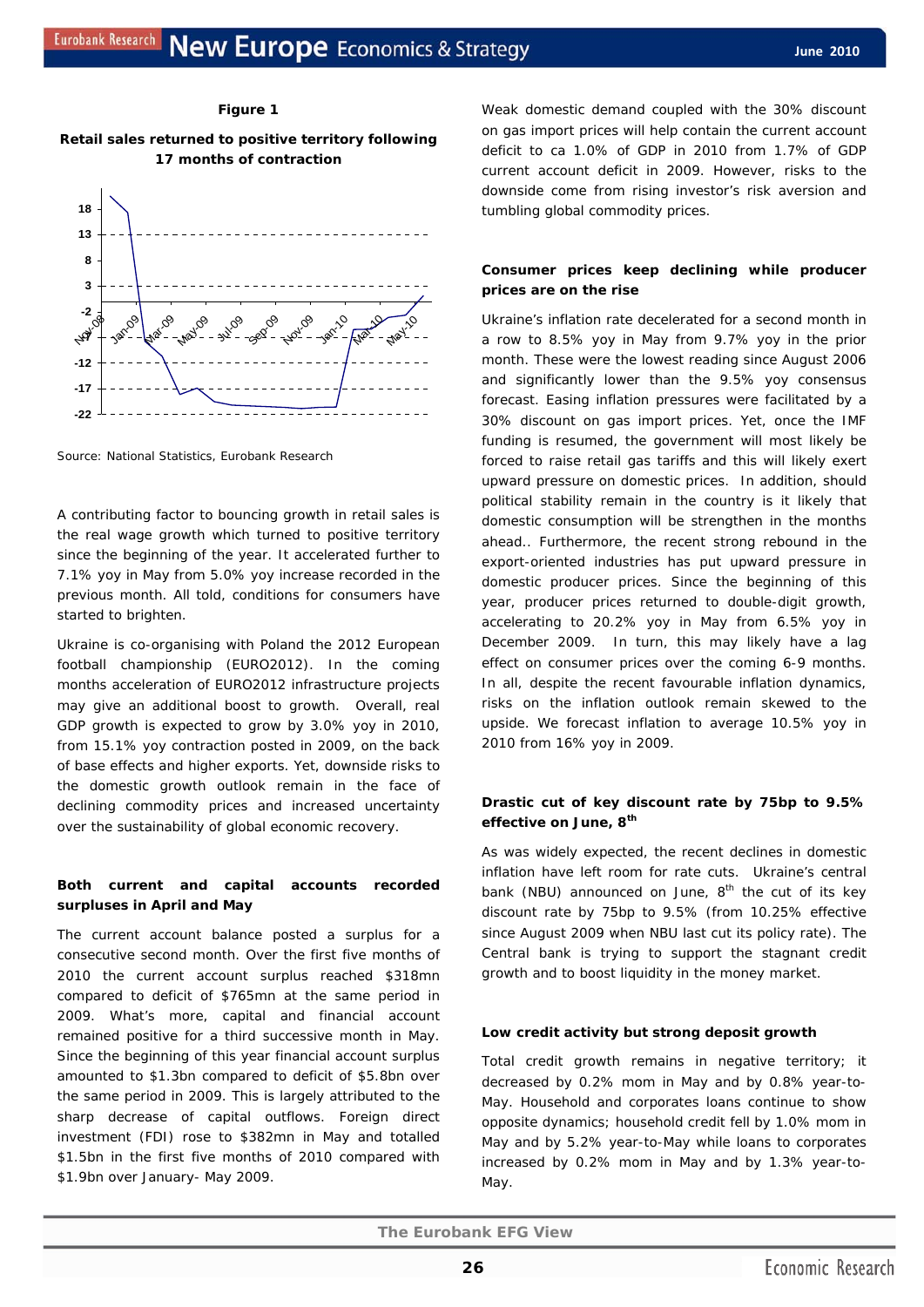The banking system continues to enjoy strong deposit growth (Figure 2). Total deposits grew by 2.4% mom in May vs. 4.3% mom in April and 8.8% year-to-May. What's more, private sector deposits rose by 10.8% year-to-May. Household and corporates deposits grew by 10.4% year-to-May and 10.5% year-to-May, respectively. Total deposits denominated in national currency increased by 18% year-to-May.

#### **Figure 2**

#### **Strong deposit growth continues**



Source: National Bank of Ukraine, Eurobank Research

Consequently, loan to deposit ratio declined to 195.1% in May from the peak of 226.7% recorded in April 2009.

#### *Written by:*

**Dr Stella Kanellopoulou Research Economist**  skanellopoulou@eurobank.gr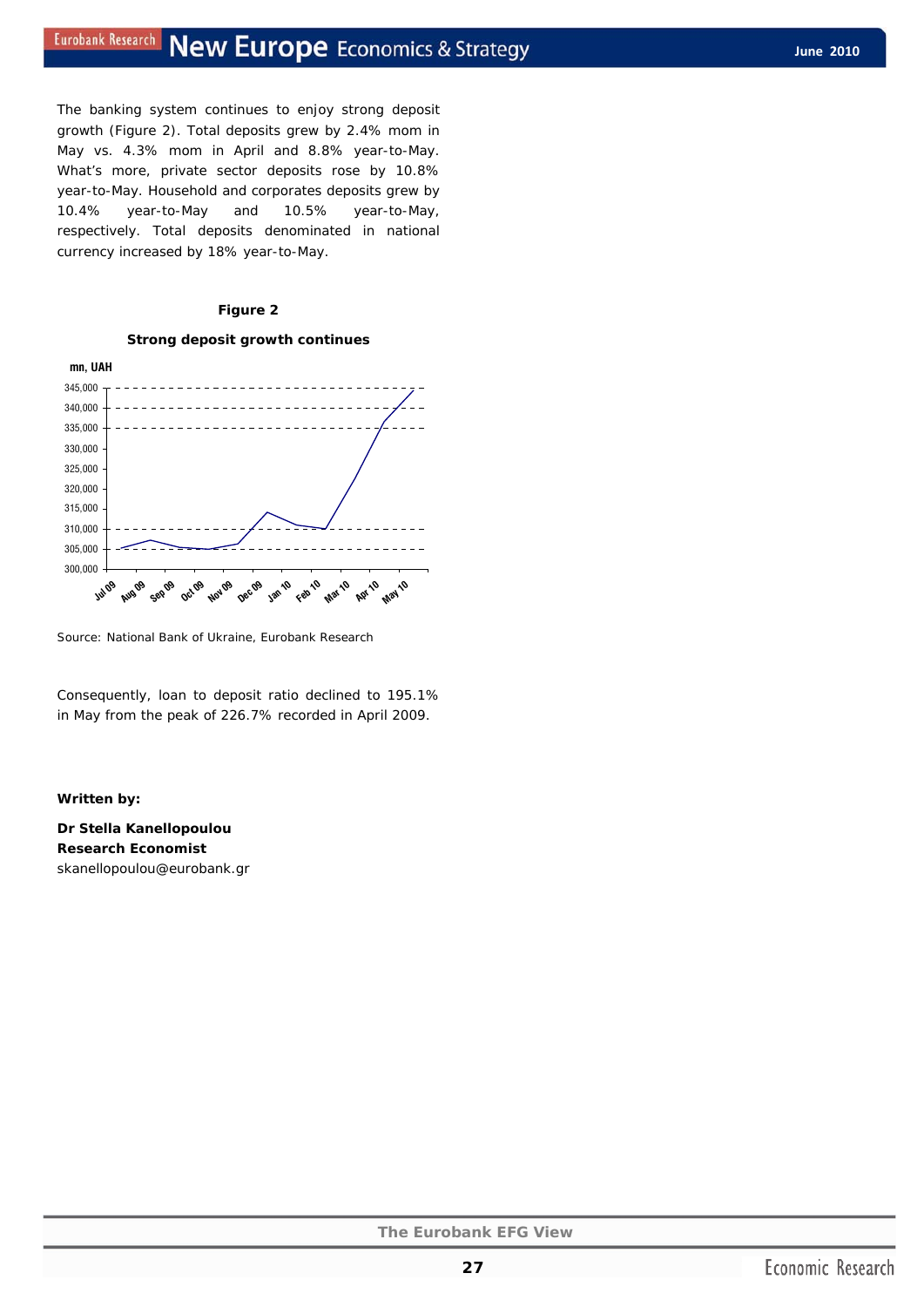#### **Disclaimer**

This report has been issued by EFG Eurobank Ergasias S.A. (Eurobank EFG), and may not be reproduced or publicized in any manner. The information contained and the opinions expressed herein are for informative purposes only and they do not constitute a solicitation to buy or sell any securities or effect any other investment. EFG Eurobank Ergasias S.A. (Eurobank EFG), as well as its directors, officers and employees may perform for their own account, for clients or third party persons, investments concurrent or opposed to the opinions expressed in the report. This report is based on information obtained from sources believed to be reliable and all due diligence has been taken for its process. However, the data have not been verified by EFG Eurobank Ergasias S.A. (Eurobank EFG), and no warranty expressed or implicit is made as to their accuracy, completeness, or timeliness. All opinions and estimates are valid as of the date of the report and remain subject to change without notice. Investment decisions must be made upon investor's individual judgement and based on own information and evaluation of undertaken risk. The investments mentioned or suggested in the report may not be suitable for certain investors depending on their investment objectives and financial condition. The aforesaid brief statements do not describe comprehensively the risks and other significant aspects relating to an investment choice. EFG Eurobank Ergasias S.A. (Eurobank EFG), as well as its directors, officers and employees accept no liability for any loss or damage, direct or indirect, that may occur from the use of this report.